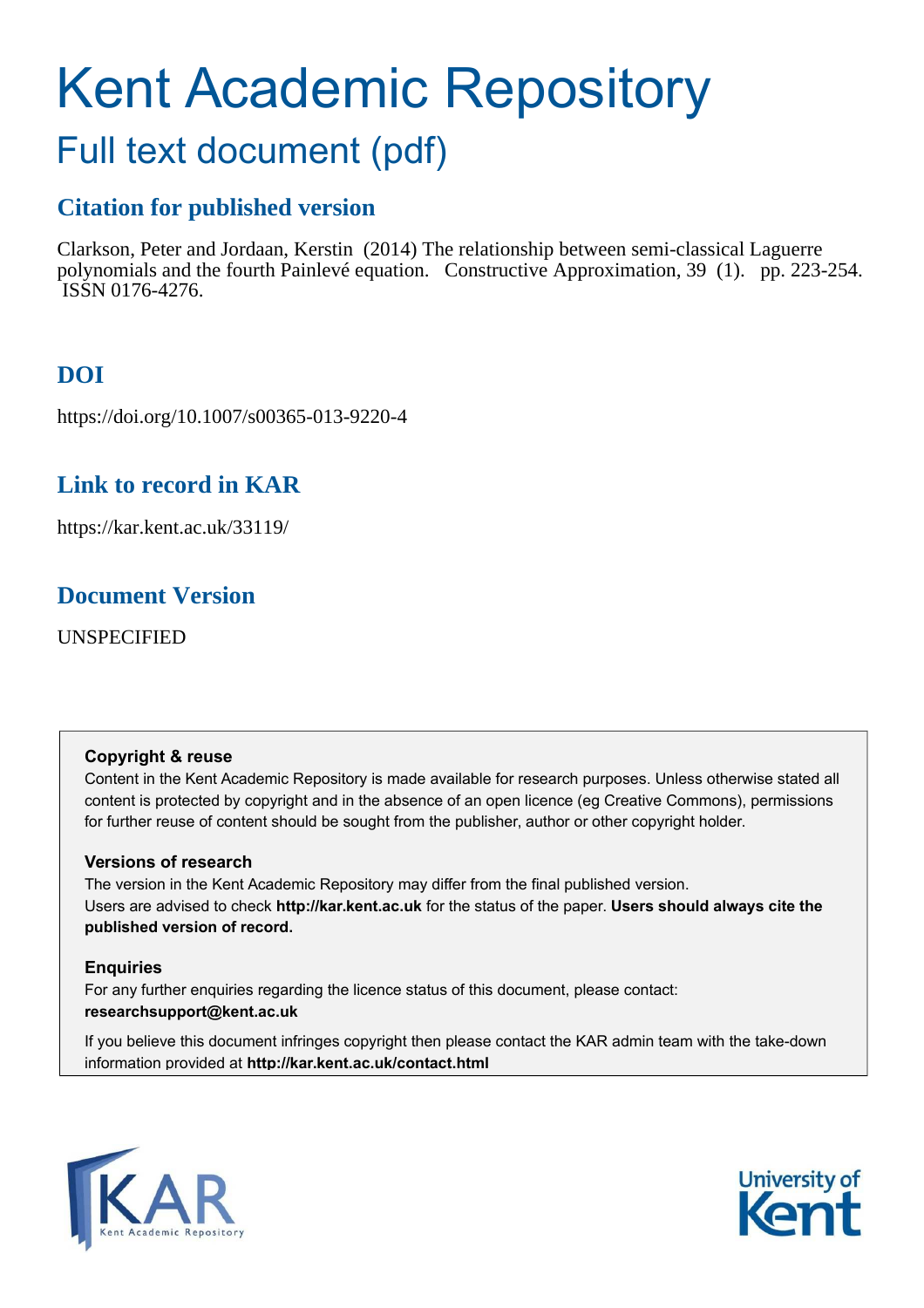# The relationship between semi-classical Laguerre polynomials and the fourth Painlevé equation

Peter A. Clarkson School of Mathematics, Statistics and Actuarial Science, University of Kent, Canterbury, CT2 7NF, UK Email: P.A.Clarkson@kent.ac.uk

and

Kerstin Jordaan Department of Mathematics and Applied Mathematics, University of Pretoria, Pretoria, 0002, South Africa Email: kerstin.jordaan@up.ac.za

#### 30 January 2013

#### Abstract

We discuss the relationship between the recurrence coefficients of orthogonal polynomials with respect to a semiclassical Laguerre weight and classical solutions of the fourth Painleve equation. We show that the coefficients in these ´ recurrence relations can be expressed in terms of Wronskians of parabolic cylinder functions which arise in the description of special function solutions of the fourth Painlevé equation.

## 1 Introduction

In this paper we are concerned with the coefficients in the three-term recurrence relations for orthogonal polynomials with respect to the semi-classical Laguerre weight

$$
\omega(x;t) = x^{\lambda} \exp(-x^2 + tx), \qquad x \in \mathbb{R}^+, \tag{1.1}
$$

with parameters  $\lambda > -1$  and  $t \in \mathbb{R}$ , which has been recently studied by Boelen and van Assche [8] and Filipuk, van Assche and Zhang [23]. It is shown that these recurrence coefficients can be expressed in terms of Wronskians that arise in the description of special function solutions of the fourth Painlevé equation ( $P_{IV}$ )

$$
\frac{\mathrm{d}^2 q}{\mathrm{d}z^2} = \frac{1}{2q} \left( \frac{\mathrm{d}q}{\mathrm{d}z} \right)^2 + \frac{3}{2} q^3 + 4zq^2 + 2(z^2 - A)q + \frac{B}{q},\tag{1.2}
$$

where  $A$  and  $B$  are constants, which are expressed in terms of parabolic cylinder functions.

The relationship between semi-classical orthogonal polynomials and integrable equations dates back to the work of Shohat [65] and later Freud [35]. However it was not until the work of Fokas, Its and Kapaev [27, 28] that these equations were identified as discrete Painlevé equations. The relationship between semi-classical orthogonal polynomials and the (continuous) Painlevé equations was demonstrated by Magnus [51, 52] who showed that the coefficients in the three-term recurrence relation for the Freud weight [35, 74]

$$
\omega(x;t) = \exp\left(-\frac{1}{4}x^4 - tx^2\right), \qquad x \in \mathbb{R},\tag{1.3}
$$

with  $t \in \mathbb{R}$  a parameter, can be expressed in terms of solutions of P<sub>IV</sub> (1.2).

A motivation for this work is the fact that recurrence coefficients of semi-classical orthogonal polynomials can often be expressed in terms of solutions of the Painlevé equations. For example, recurrence coefficients are expressed in terms of solutions of P<sub>II</sub> for semi-classical orthogonal polynomials with respect to the Airy weight

$$
\omega(x;t) = \exp\left(\frac{1}{3}x^3 + tx\right), \qquad x^3 < 0,
$$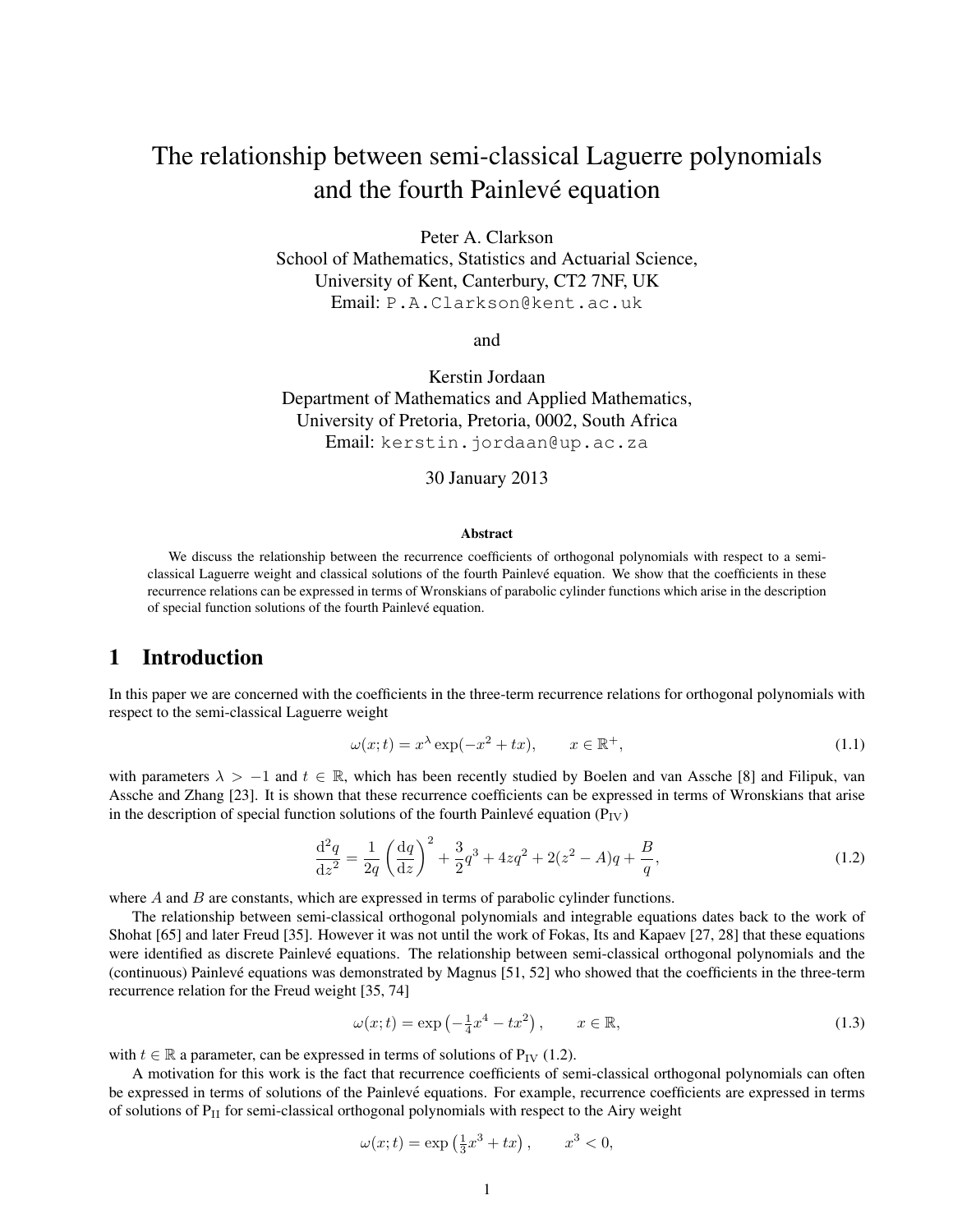with  $t \in \mathbb{R}$  a parameter [51]; in terms of solutions of P<sub>III</sub> for the perturbed Laguerre weight

$$
\omega(x;t) = x^{\alpha} \exp(-x - t/x), \qquad x \in \mathbb{R}^+,
$$

with  $\alpha > 0$  and  $t \in \mathbb{R}^+$  parameters [12]; in terms of solutions of P<sub>V</sub> for the weights

$$
\begin{array}{ll}\n\omega(x;t) = (1-x)^{\alpha}(1+x)^{\beta}e^{-tx}, & x \in [-1,1], \\
\omega(x;t) = x^{\alpha}(1-x)^{\beta}e^{-t/x}, & x \in [0,1], \\
\omega(x;t) = x^{\alpha}(x+t)^{\beta}e^{-x}, & x \in \mathbb{R}^+, \n\end{array}
$$

with  $\alpha, \beta > 0$  and  $t \in \mathbb{R}^+$  parameters [3, 10, 34]; and in terms of solutions of P<sub>VI</sub> for the generalized Jacobi weight

$$
\omega(x;t) = x^{\alpha}(1-x)^{\beta}(t-x)^{\gamma}, \quad x \in [0,1],
$$

with  $\alpha, \beta, \gamma > 0$  and  $t \in \mathbb{R}^+$  parameters [20, 51].

Recurrence coefficients for orthogonal polynomials with respect to discontinuous weights which involve the Heaviside function  $\mathcal{H}(x)$  have also been expressed in terms of solutions of Painlevé equations [2, 14, 31, 33], while recurrence coefficients for orthogonal polynomials with respect to discrete weights have been expressed in terms of solutions of Painlevé equations  $[7, 6, 18, 21, 22]$ .

This paper is organized as follows: in  $\S2$ , we review some properties of orthogonal polynomials; in  $\S3$ , we review some properties of the fourth Painlevé equation (1.2), including its Hamiltonian structure  $\S$ 3.1, Bäcklund and Schlesinger transformations §3.2 and special function solutions §3.3; in §4 we express the coefficients which arise in the three-term recurrence relation associated with orthogonal polynomials for the semi-classical Laguerre weight (1.1) in terms of Wronskians that arise in the description of special function solutions of  $P_{IV}$  (1.2); in §5 we derive asymptotic expansions for the recurrence coefficients; in §6 we discuss orthogonal polynomials with respect to the semi-classical Hermite weight

$$
\omega(x;t) = |x|^\lambda \exp(-x^2 + tx), \qquad x, t \in \mathbb{R}, \quad \lambda > -1,
$$

which is an extension of the semi-classical Laguerre weight (1.1) to the whole real line, and show that the recurrence coefficients are also expressed in terms of Wronskians that arise in the description of special function solutions of  $P_{IV}$ (1.2); and in §7 we discuss our results.

## 2 Orthogonal polynomials

Let  $P_n(x)$ ,  $n \in \mathbb{N}$ , be the monic orthogonal polynomial of degree n in x with respect to a positive weight  $\omega(x)$  on  $(a, b)$ , a finite or infinite interval in  $\mathbb{R}$ , such that

$$
\int_{a}^{b} P_m(x) P_n(x) \omega(x) dx = h_n \delta_{m,n}, \qquad h_n > 0,
$$
\n(2.1)

where  $\delta_{m,n}$  denotes the Kronekar delta. One of the most important properties of orthogonal polynomials is that they satisfy a three-term recurrence relationship of the form

$$
xP_n(x) = P_{n+1}(x) + \alpha_n P_n(x) + \beta_n P_{n-1}(x),
$$
\n(2.2)

where the coefficients  $\alpha_n$  and  $\beta_n$  are given by the integrals

$$
\alpha_n = \frac{1}{h_n} \int_a^b x P_n^2(x) \,\omega(x) \,\mathrm{d}x, \qquad \beta_n = \frac{1}{h_{n-1}} \int_a^b x P_{n-1}(x) P_n(x) \,\omega(x) \,\mathrm{d}x,\tag{2.3}
$$

with  $P_{-1}(x) = 0$  and  $P_0(x) = 1$ . These coefficients in the three-term recurrence relationship can also be expressed in terms of determinants whose coefficients are given in terms of the moments associated with the weight  $\omega(x)$ . Specifically, the coefficients  $\alpha_n$  and  $\beta_n$  in the recurrence relation (2.2) are given by

$$
\alpha_n = \frac{\tilde{\Delta}_{n+1}}{\Delta_{n+1}} - \frac{\tilde{\Delta}_n}{\Delta_n}, \qquad \beta_n = \frac{\Delta_{n+1}\Delta_{n-1}}{\Delta_n^2},
$$
\n(2.4)

where  $\Delta_n$  is the Hankel determinant

$$
\Delta_n = \det \left[ \mu_{j+k} \right]_{j,k=0}^n = \begin{vmatrix} \mu_0 & \mu_1 & \dots & \mu_{n-1} \\ \mu_1 & \mu_2 & \dots & \mu_n \\ \vdots & \vdots & \ddots & \vdots \\ \mu_{n-1} & \mu_n & \dots & \mu_{2n-2} \end{vmatrix}, \quad n \ge 1,
$$
 (2.5a)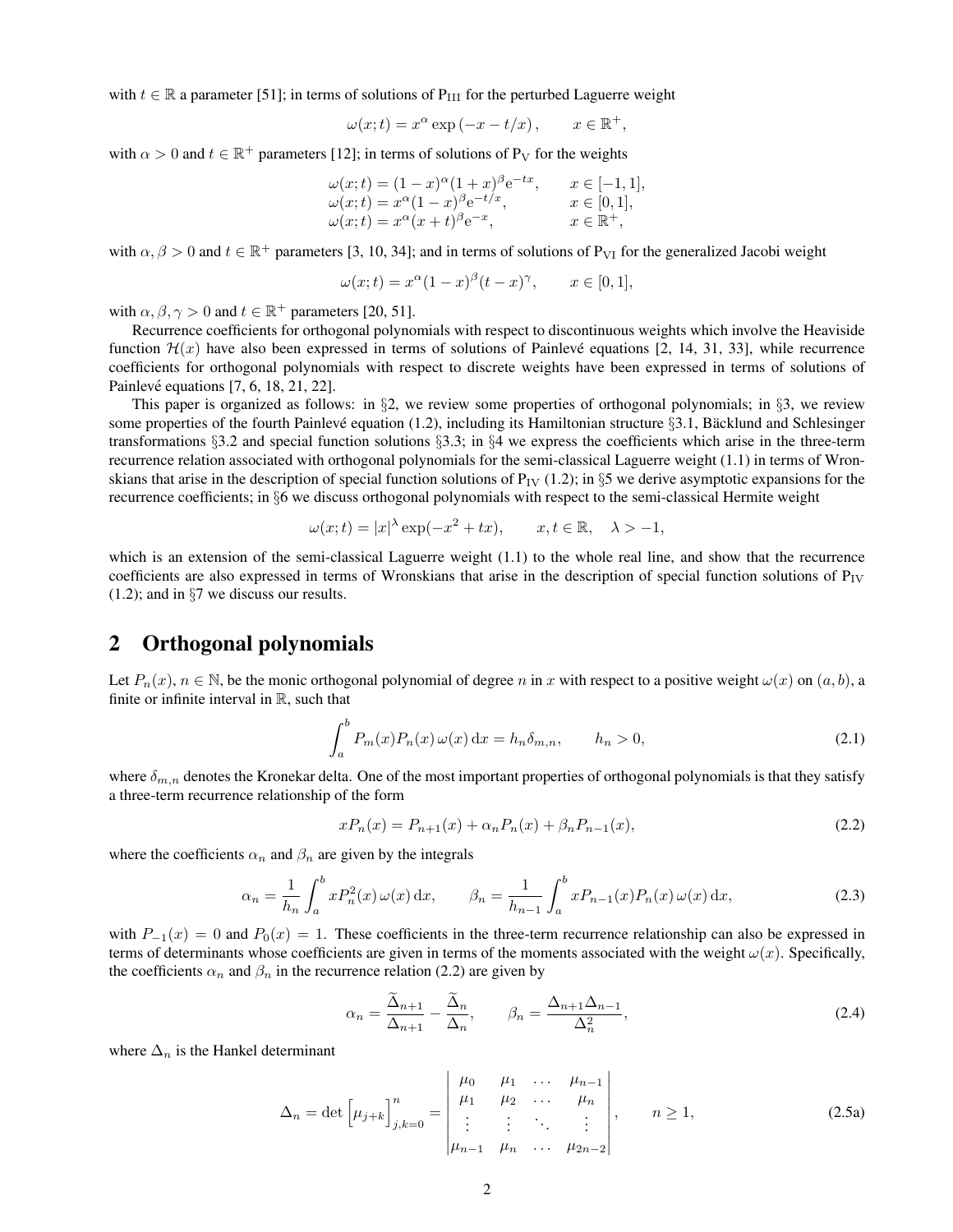with  $\Delta_0 = 1$ ,  $\Delta_{-1} = 0$ , and  $\tilde{\Delta}_n$  is the determinant

$$
\widetilde{\Delta}_n = \begin{vmatrix} \mu_0 & \mu_1 & \dots & \mu_{n-2} & \mu_n \\ \mu_1 & \mu_2 & \dots & \mu_{n-1} & \mu_{n+1} \\ \vdots & \vdots & \ddots & \vdots & \vdots \\ \mu_{n-1} & \mu_n & \dots & \mu_{2n-3} & \mu_{2n-1} \end{vmatrix}, \quad n \ge 1,
$$
\n(2.5b)

with  $\tilde{\Delta}_0 = 0$  and  $\mu_k$ , the kth moment, is given by the integral

$$
\mu_k = \int_a^b x^k \omega(x) \, \mathrm{d}x. \tag{2.6}
$$

We remark that the Hankel determinant  $\Delta_n$  (2.5a) also has the integral representation

$$
\Delta_n = \frac{1}{n!} \int_a^b \cdot \dot{n} \cdot \int_a^b \prod_{\ell=1}^n \omega(x_\ell) \prod_{1 \le j < k \le n} (x_j - x_k)^2 \, \mathrm{d}x_1 \dots \, \mathrm{d}x_n, \qquad n \ge 1. \tag{2.7}
$$

The monic polynomial  $P_n(x)$  can be uniquely expressed as the determinant

$$
P_n(x) = \frac{1}{\Delta_n} \begin{vmatrix} \mu_0 & \mu_1 & \dots & \mu_n \\ \mu_1 & \mu_2 & \dots & \mu_{n+1} \\ \vdots & \vdots & \ddots & \vdots \\ \mu_{n-1} & \mu_n & \dots & \mu_{2n-1} \\ 1 & x & \dots & x^n \end{vmatrix},
$$
 (2.8)

and the normalisation constants as

$$
h_n = \frac{\Delta_{n+1}}{\Delta_n}, \qquad h_0 = \Delta_1 = \mu_0.
$$
\n(2.9)

For further information about orthogonal polynomials see, for example, [15, 43, 69].

Now suppose that the weight has the form

$$
w(x;t) = \omega_0(x) \exp(xt), \qquad x \in [a, b], \tag{2.10}
$$

where t is a parameter, with finite moments for all  $t \in \mathbb{R}$ , which is the case for the semi-classical Laguerre weight (1.1). If the weight has the form (2.10), which depends on the parameter t, then the orthogonal polynomials  $P_n(x)$ , the recurrence coefficients  $\alpha_n$ ,  $\beta_n$  given by (2.4), the determinants  $\Delta_n$ ,  $\tilde{\Delta}_n$  given by (2.5) and the moments  $\mu_k$  given by (2.6) are now functions of  $t$ . Specifically, in this case then

$$
\mu_k = \int_a^b x^k \omega_0(x) \exp(xt) dx = \frac{d^k}{dt^k} \left( \int_a^b \omega_0(x) \exp(xt) dx \right) = \frac{d^k \mu_0}{dt^k}.
$$

Further the recurrence relation has the form

$$
xP_n(x;t) = P_{n+1}(x;t) + \alpha_n(t)P_n(x;t) + \beta_n(t)P_{n-1}(x;t),
$$
\n(2.11)

where we have explicitly indicated that the coefficients  $\alpha_n(t)$  and  $\beta_n(t)$  depend on t.

**Theorem 2.1.** *If the weight has the form (2.10), then the determinants*  $\Delta_n(t)$  *and*  $\tilde{\Delta}_n(t)$  *given by (2.5) can be written as the Wronskians*

$$
\Delta_n(t) = \mathcal{W}\left(\mu_0, \frac{\mathrm{d}\mu_0}{\mathrm{d}t}, \dots, \frac{\mathrm{d}^{n-1}\mu_0}{\mathrm{d}t^{n-1}}\right), \qquad \widetilde{\Delta}_n(t) = \frac{\mathrm{d}\Delta_n}{\mathrm{d}t}.
$$
\n(2.12)

*Proof.* Since  $\mu_k = \frac{d^k \mu_0}{dk^k}$  $\frac{d\mathcal{L}^{k}}{dt^{k}}$ , then the determinant  $\Delta_{n}(t)$  can be written in the form

$$
\Delta_n(t) = \begin{vmatrix} \mu_0 & \mu_1 & \dots & \mu_{n-1} \\ \mu_1 & \mu_2 & \dots & \mu_n \\ \vdots & \vdots & \ddots & \vdots \\ \mu_{n-1} & \mu_n & \dots & \mu_{2n-2} \end{vmatrix} = \mathcal{W}\left(\mu_0, \frac{d\mu_0}{dt}, \dots, \frac{d^{n-1}\mu_0}{dt^{n-1}}\right),
$$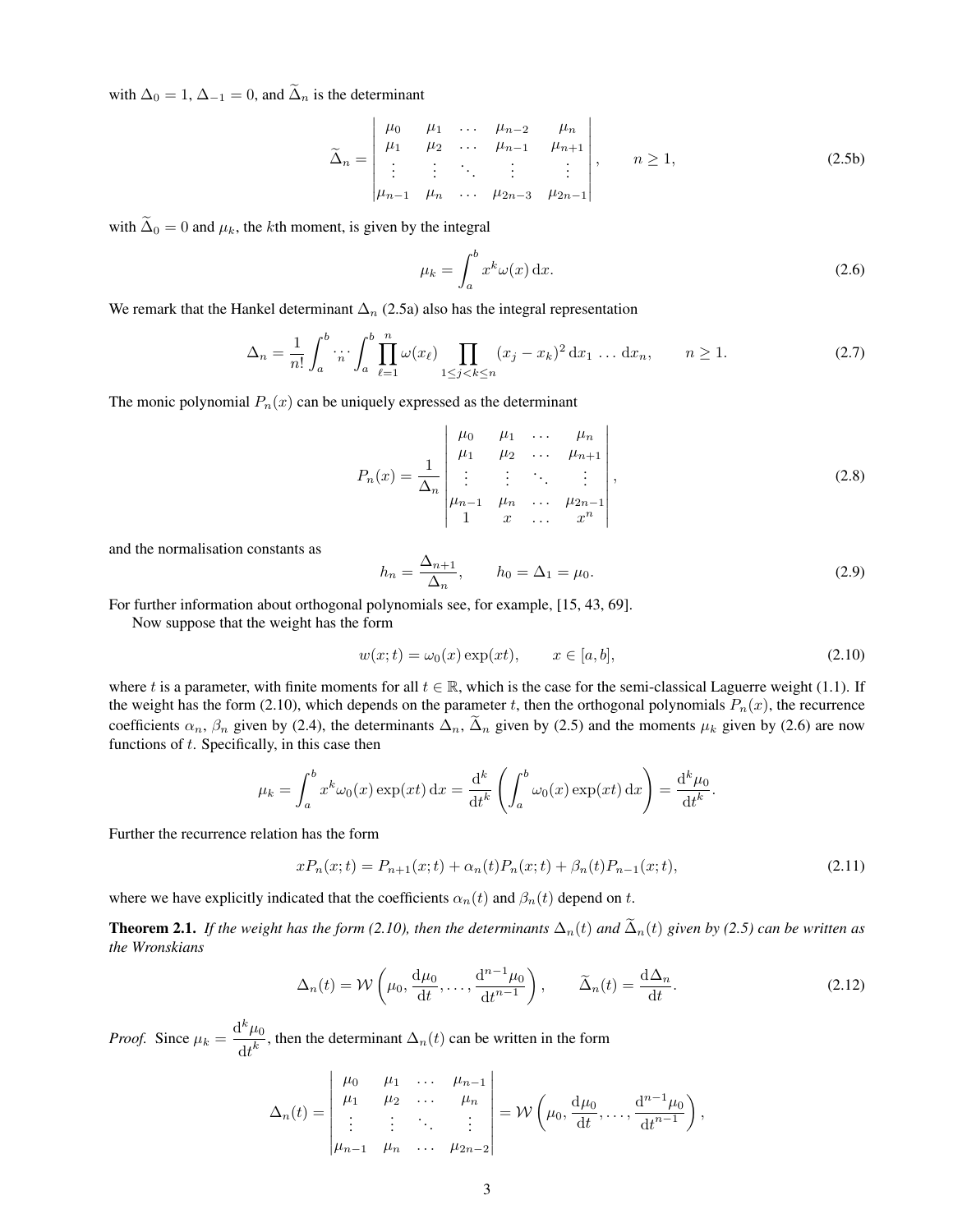as required, and the determinant  $\tilde{\Delta}_n(t)$ , can be written in the form

$$
\tilde{\Delta}_n(t) = \begin{vmatrix}\n\mu_0 & \mu_1 & \dots & \mu_{n-2} & \mu_n \\
\mu_1 & \mu_2 & \dots & \mu_{n-1} & \mu_{n+1} \\
\vdots & \vdots & \ddots & \vdots & \vdots \\
\mu_{n-1} & \mu_n & \dots & \mu_{2n-3} & \mu_{2n-1}\n\end{vmatrix} = \mathcal{W}\left(\mu_0, \frac{d\mu_0}{dt}, \dots, \frac{d^{n-2}\mu_0}{dt^{n-2}}, \frac{d^n\mu_0}{dt^n}\right)
$$
\n
$$
= \frac{d}{dt} \mathcal{W}\left(\mu_0, \frac{d\mu_0}{dt}, \dots, \frac{d^{n-1}\mu_0}{dt^{n-1}}\right) = \frac{d\Delta_n}{dt},
$$

as required.

The Hankel determinant  $\Delta_n(t)$  satisfies the Toda equation, as shown in the following theorem.

**Theorem 2.2.** *The Hankel determinant*  $\Delta_n(t)$  *given by (2.12) satisfies the Toda equation* 

$$
\frac{\mathrm{d}^2}{\mathrm{d}t^2} \ln \Delta_n(t) = \frac{\Delta_{n-1}(t)\Delta_{n+1}(t)}{\Delta_n^2(t)}.
$$
\n(2.13)

*Proof.* See, for example, Nakamira and Zhedanov [57, Proposition 1]; also [63, 67].

Using Theorems 2.1 and 2.2 we can express the recurrence coefficients  $\alpha_n(t)$  and  $\beta_n(t)$  in terms of derivatives of the Hankel determinant  $\Delta_n(t)$  and so obtain explicit expressions for these coefficients.

**Theorem 2.3.** *The coefficients*  $\alpha_n(t)$  *and*  $\beta_n(t)$  *in the recurrence relation* (2.11) associated with monic polynomials or*thogonal with respect to a weight of the form (2.10) are given by*

$$
\alpha_n(t) = \frac{\mathrm{d}}{\mathrm{d}t} \ln \frac{\Delta_{n+1}(t)}{\Delta_n(t)}, \qquad \beta_n(t) = \frac{\mathrm{d}^2}{\mathrm{d}t^2} \ln \Delta_n(t), \tag{2.14}
$$

*with*  $\Delta_n(t)$  *is the Hankel determinant given by (2.12).* 

*Proof.* By definition the coefficients  $\alpha_n(t)$  and  $\beta_n(t)$  in the recurrence relation (2.11) are given by

$$
\alpha_n(t) = \frac{\tilde{\Delta}_{n+1}(t)}{\Delta_{n+1}(t)} - \frac{\tilde{\Delta}_n(t)}{\Delta_n(t)}, \qquad \beta_n(t) = \frac{\Delta_{n-1}(t)\Delta_{n+1}(t)}{\Delta_n^2(t)},
$$

where the determinants  $\Delta_n$  and  $\widetilde{\Delta}_n$  are given by (2.5). Hence from (2.12)

$$
\alpha_n(t) = \frac{\tilde{\Delta}_{n+1}(t)}{\Delta_{n+1}(t)} - \frac{\tilde{\Delta}_n(t)}{\Delta_n(t)} = \frac{1}{\Delta_{n+1}} \frac{d\Delta_{n+1}}{dt} - \frac{1}{\Delta_n} \frac{d\Delta_n}{dt},
$$

and so

 $\alpha_n(t) = \frac{\mathrm{d}}{\mathrm{d}t} \ln \frac{\Delta_{n+1}(t)}{\Delta_n(t)}$  $(2.15)$ 

as required. By definition

$$
\beta_n(t) = \frac{\Delta_{n-1}(t)\Delta_{n+1}(t)}{\Delta_n^2(t)},
$$

and so from Theorem 2.2 we have

$$
\beta_n(t) = \frac{\mathrm{d}^2}{\mathrm{d}t^2} \ln \Delta_n(t),\tag{2.16}
$$

as required.

Additionally the coefficients  $\alpha_n(t)$  and  $\beta_n(t)$  in the recurrence relation (2.11) satisfy a Toda system.

**Theorem 2.4.** *The coefficients*  $\alpha_n(t)$  *and*  $\beta_n(t)$  *in the recurrence relation* (2.11) associated with a weight of the form *(2.10) satisfy the Toda system*

$$
\frac{d\alpha_n}{dt} = \beta_{n+1} - \beta_n, \qquad \frac{d\beta_n}{dt} = \beta_n(\alpha_n - \alpha_{n-1}).
$$
\n(2.17)

*Proof.* See Ismail [43, §2.8, p. 41] and Moser [55]; see also [6] for further details and a direct proof in the case of the semi-classical Laguerre weight (1.1). semi-classical Laguerre weight (1.1).

 $\Box$ 

 $\Box$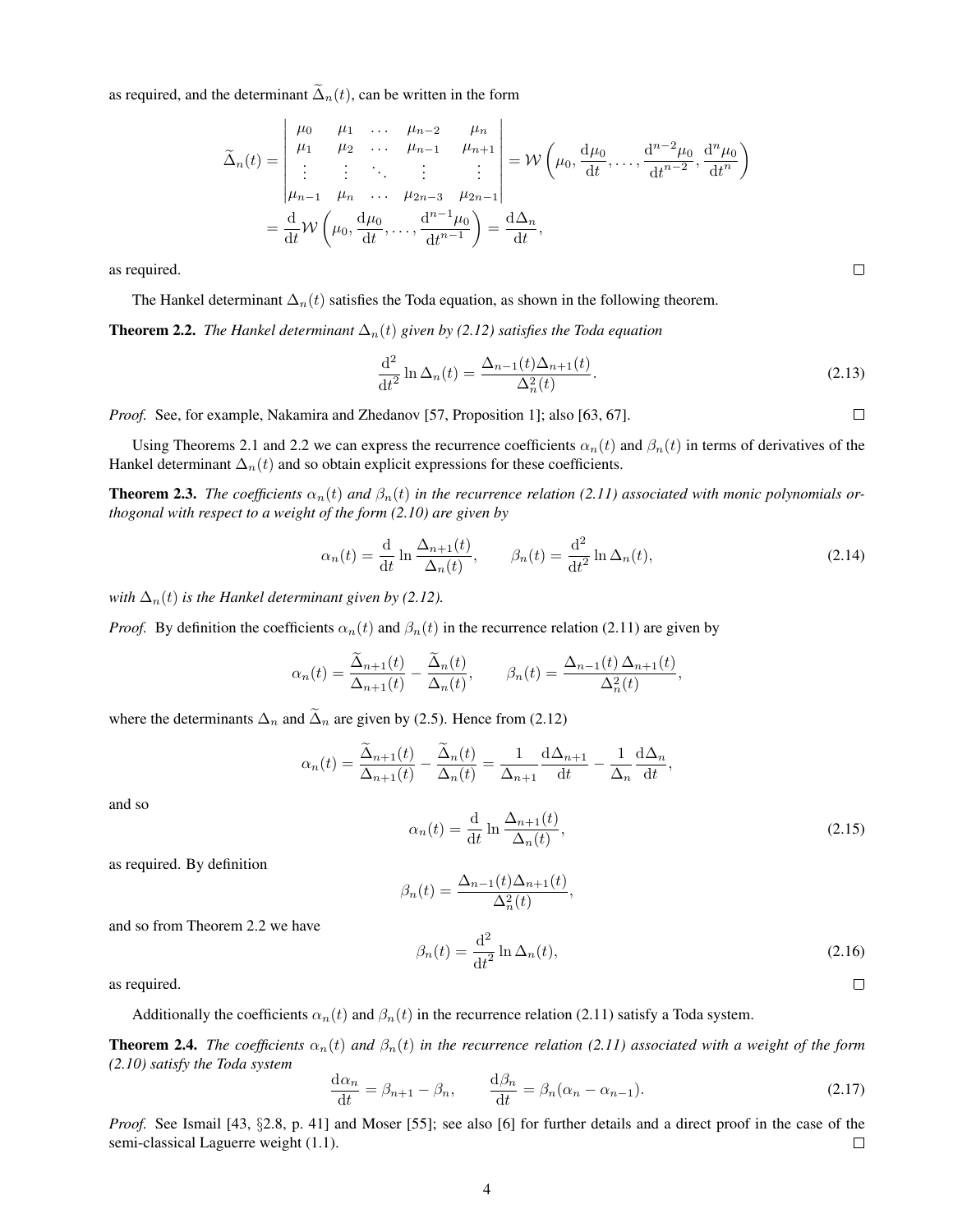Suppose  $P_n(x)$ , for  $n \in \mathbb{N}$ , is a sequence of *classical* orthogonal polynomials (such as Hermite, Laguerre and Jacobi polynomials), then  $P_n(x)$  is a solution of a second-order ordinary differential equation of the form

$$
\sigma(x)\frac{\mathrm{d}^2 P_n}{\mathrm{d}x^2} + \tau(x)\frac{\mathrm{d}P_n}{\mathrm{d}x} = \lambda_n P_n,\tag{2.18}
$$

where  $\sigma(x)$  is a monic polynomial with deg( $\sigma$ )  $\leq$  2,  $\tau(x)$  is a polynomial with deg( $\tau$ ) = 1, and  $\lambda_n$  is a real number which depends on the degree of the polynomial solution, see Bochner [5]. Equivalently, the weights of classical orthogonal polynomials satisfy a first-order ordinary differential equation, the *Pearson equation*

$$
\frac{\mathrm{d}}{\mathrm{d}x}[\sigma(x)\omega(x)] = \tau(x)\omega(x),\tag{2.19}
$$

with  $\sigma(x)$  and  $\tau(x)$  the same polynomials as in (2.18), see, for example, [1, 5, 15]. However for *semi-classical* orthogonal polynomials, the weight function  $\omega(x)$  satisfies the Pearson equation (2.19) with either deg( $\sigma$ ) > 2 or deg( $\tau$ ) > 1, see, for example,  $[41, 53]$ . For example, the Pearson equation  $(2.19)$  is satisfied for the weight  $(1.1)$  with

$$
\sigma(x) = x, \qquad \tau(x) = -2x^2 + tx + \lambda + 1,
$$

and so the weight (1.1) is indeed a semi-classical weight function. Filipuk, van Assche and Zhang [23] comment that

"*We note that for classical orthogonal polynomials (Hermite, Laguerre, Jacobi) one knows these recurrence coefficients explicitly in contrast to non-classical weights*".

In §4 we show that, in the case of the semi-classical Laguerre weight (1.1), the determinants  $\Delta_n(t)$  and  $\Delta_n(t)$  can be explicitly written as Wronskians which arise in the description of special function solutions of  $P_{IV}$  (1.2) that are expressed in terms of parabolic cylinder functions  $D_{\nu}(z)$  when  $\lambda \notin \mathbb{Z}$ , or error functions erf(z) when  $\lambda = n \in \mathbb{Z}$ . Consequently the recurrence coefficients  $\alpha_n(t)$  and  $\beta_n(t)$  (2.4) associated with orthogonal polynomials for the semi-classical Laguerre weight (1.1) can also be explicitly written in terms of these Wronskians.

### 3 Properties of the fourth Painlevé equation

The six Painlevé equations  $(P_1 - P_{VI})$  were first discovered by Painlevé, Gambier and their colleagues in an investigation of which second order ordinary differential equations of the form

$$
\frac{\mathrm{d}^2 q}{\mathrm{d}z^2} = F\left(\frac{\mathrm{d}q}{\mathrm{d}z}, q, z\right),\tag{3.1}
$$

where F is rational in  $dq/dz$  and q and analytic in z, have the property that their solutions have no movable branch points. They showed that there were fifty canonical equations of the form (3.1) with this property, now known as the *Painlevé property*. Further Painlevé, Gambier and their colleagues showed that of these fifty equations, forty-four are either integrable in terms of previously known functions (such as elliptic functions or are equivalent to linear equations) or reducible to one of six new nonlinear ordinary differential equations, which define new transcendental functions, see Ince [42]. The Painlevé equations can be thought of as nonlinear analogues of the classical special functions  $[17, 26, 39, 44, 71]$ , and arise in a wide variety of applications, for example random matrices, cf. [30, 62].

#### 3.1 Hamiltonian structure

Each of the Painlevé equations  $P_I - P_{VI}$  can be written as a Hamiltonian system

$$
\frac{\mathrm{d}q}{\mathrm{d}z} = \frac{\partial \mathcal{H}_{\mathrm{J}}}{\partial p}, \qquad \frac{\mathrm{d}p}{\mathrm{d}z} = -\frac{\partial \mathcal{H}_{\mathrm{J}}}{\partial q},\tag{3.2}
$$

for a suitable Hamiltonian function  $\mathcal{H}_{J}(q, p, z)$  [45, 58, 60]. The function  $\sigma(z) \equiv \mathcal{H}_{J}(q, p, z)$  satisfies a second-order, second-degree ordinary differential equation, whose solution is expressible in terms of the solution of the associated Painlevé equation  $[45, 59, 60]$ .

The Hamiltonian associated with  $P_{IV}$  (1.2) is

$$
\mathcal{H}_{\text{IV}}(q, p, z; \vartheta_0, \vartheta_\infty) = 2qp^2 - (q^2 + 2zq + 2\vartheta_0)p + \vartheta_\infty q,\tag{3.3}
$$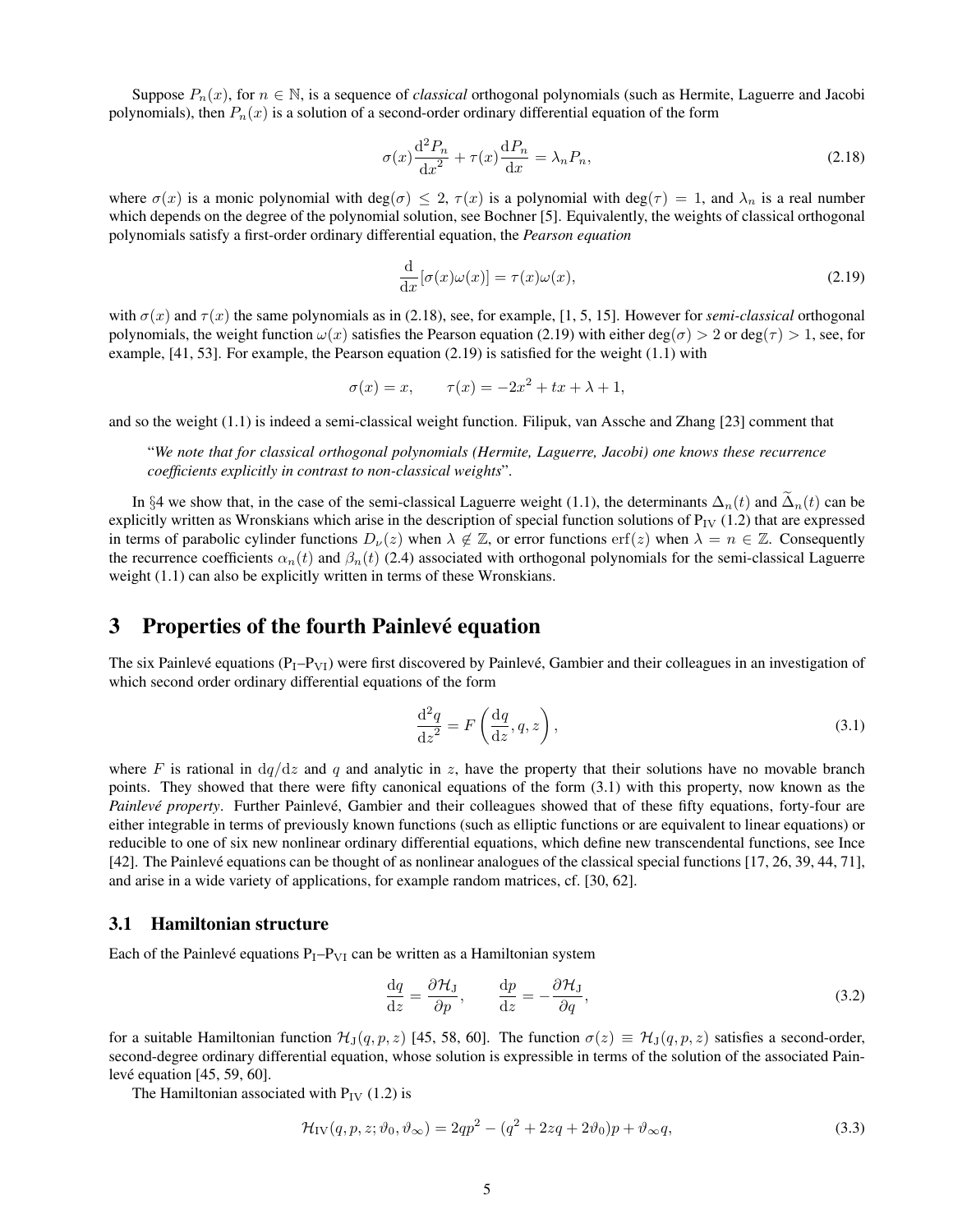with  $\vartheta_0$  and  $\vartheta_{\infty}$  parameters [45, 58, 59, 60], and so from (3.2)

$$
\frac{\mathrm{d}q}{\mathrm{d}z} = 4qp - q^2 - 2zq - 2\vartheta_0,\tag{3.4a}
$$

$$
\frac{\mathrm{d}p}{\mathrm{d}z} = -2p^2 + 2qp + 2zp - \vartheta_{\infty}.\tag{3.4b}
$$

Solving  $(3.4a)$  for p and substituting in  $(3.4b)$  yields

$$
\frac{\mathrm{d}^2 q}{\mathrm{d}z^2} = \frac{1}{2q} \left( \frac{\mathrm{d}q}{\mathrm{d}z} \right)^2 + \frac{3}{2}q^3 + 4zq^2 + 2(z^2 + \vartheta_0 - 2\vartheta_\infty - 1)q - \frac{2\vartheta_0^2}{q},\tag{3.5}
$$

which is P<sub>IV</sub> (1.2) with  $A = 1 - \vartheta_0 + 2\vartheta_\infty$  and  $B = -2\vartheta_0^2$ . Analogously, solving (3.4b) for q and substituting in (3.4a) yields

$$
\frac{d^2p}{dz^2} = \frac{1}{2p} \left(\frac{dp}{dz}\right)^2 + 6p^3 - 8zp^2 + 2(z^2 - 2\vartheta_0 + \vartheta_\infty + 1)p - \frac{\vartheta_\infty^2}{2p}.
$$
\n(3.6)

Then letting  $p = -\frac{1}{2}w$  yields  $P_{IV}$  (1.2) with  $A = -1 + 2\vartheta_0 - \vartheta_{\infty}$  and  $B = -2\vartheta_{\infty}^2$ .

An important property of the Hamiltonian, which is very useful in applications, is that it satisfies a second-order, second-degree ordinary differential equation.

Theorem 3.1. *Consider the function*

$$
\sigma(z; \vartheta_0, \vartheta_{\infty}) = 2qp^2 - (q^2 + 2zq + 2\vartheta_0)p + \vartheta_{\infty}q,
$$
\n(3.7)

*where* q *and* p *satisfy the system (3.4), then* σ *satisfies the second-order, second-degree ordinary differential equation*

$$
\left(\frac{\mathrm{d}^2\sigma}{\mathrm{d}z^2}\right)^2 - 4\left(z\frac{\mathrm{d}\sigma}{\mathrm{d}z} - \sigma\right)^2 + 4\frac{\mathrm{d}\sigma}{\mathrm{d}z}\left(\frac{\mathrm{d}\sigma}{\mathrm{d}z} + 2\vartheta_0\right)\left(\frac{\mathrm{d}\sigma}{\mathrm{d}z} + 2\vartheta_\infty\right) = 0.\tag{3.8}
$$

*Conversely, if* σ *is a solution of (3.8), then solutions of the Hamiltonian system (3.4) are given by*

$$
q = \frac{\sigma'' - 2z\sigma' + 2\sigma}{2(\sigma' + 2\vartheta_{\infty})}, \qquad p = \frac{\sigma'' + 2z\sigma' - 2\sigma}{4(\sigma' + 2\vartheta_0)}, \qquad' = \frac{\mathrm{d}}{\mathrm{d}z}.
$$
 (3.9)

 $\Box$ 

*Proof.* See Jimbo and Miwa [45] and Okamoto [58, 59, 60].

#### Remarks 3.2.

- 1. Equation (3.8), which is often known as  $S_{IV}$  (or the  $P_{IV}$   $\sigma$ -equation), is equivalent to equation SD-I.c in the classification of second order, second-degree ordinary differential equations with the Painleve property by Cosgrove and ´ Scoufis [19], an equation first derived and solved by Chazy [9].
- 2. Theorem 3.1 shows that solutions of equation (3.8) are in a one-to-one correspondence with solutions of the Hamiltonian system (3.4), and so are in a one-to-one correspondence with solutions of  $P_{IV}$  (1.2).
- 3. Equation (3.8) also arises in various applications, for example random matrix theory [32, 33, 48, 70].

#### 3.2 Bäcklund and Schlesinger transformations

The Painlevé equations P<sub>II</sub>–P<sub>VI</sub> possess *Bäcklund transformations* which relate one solution to another solution either of the same equation, with different values of the parameters, or another equation (see [17, 24, 39] and the references therein). An important application of the Bäcklund transformations is that they generate hierarchies of classical solutions of the Painlevé equations, which are discussed in  $\S 3.3$ .

Bäcklund transformations for  $P_{IV}$  (1.2) are given as follows.

**Theorem 3.3.** Let  $q_0 = w(z; A_0, B_0)$  and  $q_j^{\pm} = w(z; A_j^{\pm}, B_j^{\pm})$ ,  $j = 1, 2, 3, 4$  be solutions of  $P_{IV}$  (1.2) with

$$
A_1^{\pm} = \frac{1}{4}(2 - 2A_0 \pm 3\sqrt{-2B_0}), \qquad B_1^{\pm} = -\frac{1}{2}(1 + A_0 \pm \frac{1}{2}\sqrt{-2B_0})^2, \qquad (3.10a)
$$

$$
A_2^{\pm} = -\frac{1}{4}(2 + 2A_0 \pm 3\sqrt{-2B_0}), \qquad B_2^{\pm} = -\frac{1}{2}(1 - A_0 \pm \frac{1}{2}\sqrt{-2B_0})^2, \qquad (3.10b)
$$

$$
A_3^{\pm} = \frac{3}{2} - \frac{1}{2}A_0 \mp \frac{3}{4}\sqrt{-2B_0}, \qquad B_3^{\pm} = -\frac{1}{2}(1 - A_0 \pm \frac{1}{2}\sqrt{-2B_0})^2, \tag{3.10c}
$$

$$
A_4^{\pm} = -\frac{3}{2} - \frac{1}{2}A_0 \mp \frac{3}{4}\sqrt{-2B_0}, \qquad B_4^{\pm} = -\frac{1}{2}(-1 - A_0 \pm \frac{1}{2}\sqrt{-2B_0})^2. \tag{3.10d}
$$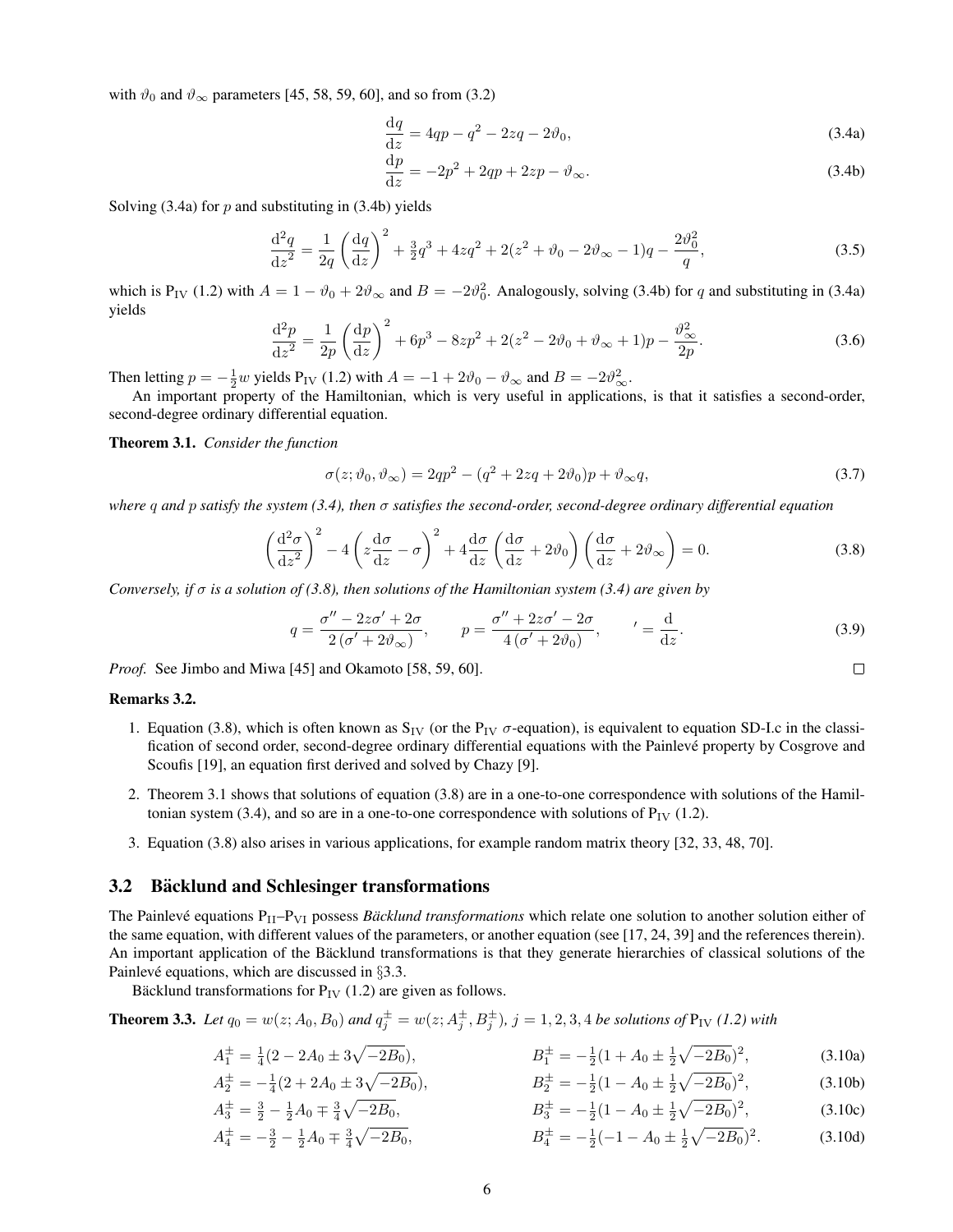*Then*

$$
\mathcal{T}_1^{\pm} : \qquad q_1^{\pm} = \frac{q_0' - q_0^2 - 2zq_0 \mp \sqrt{-2B_0}}{2q_0},\tag{3.11a}
$$

$$
\mathcal{T}_2^{\pm} : \qquad q_2^{\pm} = -\frac{q_0' + q_0^2 + 2zq_0 \mp \sqrt{-2B_0}}{2q_0},\tag{3.11b}
$$

$$
\mathcal{T}_3^{\pm} : \qquad q_3^{\pm} = q_0 + \frac{2\left(1 - A_0 \mp \frac{1}{2}\sqrt{-2B_0}\right)q_0}{q'_0 \pm \sqrt{-2B_0 + 2zq_0 + q_0^2}},\tag{3.11c}
$$

$$
\mathcal{T}_4^{\pm} : \qquad q_4^{\pm} = q_0 + \frac{2\left(1 + A_0 \pm \frac{1}{2}\sqrt{-2B_0}\right)q_0}{q'_0 \mp \sqrt{-2B_0} - 2zq_0 - q_0^2},\tag{3.11d}
$$

 $\Box$ 

*valid when the denominators are non-zero, and where the upper signs or the lower signs are taken throughout each transformation.*

*Proof.* See Gromak [37, 38] and Lukashevich [50]; also [4, 39, 56].

A class of Bäcklund transformations for the Painlevé equations is generated by so-called *Schlesinger transformations* of the associated isomonodromy problems. Fokas, Mugan and Ablowitz [29], deduced the following Schlesinger transformations  $\mathcal{R}_1-\mathcal{R}_4$  for  $P_{IV}$ .

$$
\mathcal{R}_1: \quad q_1(z; A_1, B_1) = \frac{\left(q' + \sqrt{-2B}\right)^2 + \left(4A + 4 - 2\sqrt{-2B}\right)q^2 - q^2(q + 2z)^2}{2q\left(q^2 + 2zq - q' - \sqrt{-2B}\right)},\tag{3.12a}
$$

$$
\mathcal{R}_2: \quad q_2(z; A_2, B_2) = \frac{\left(q' - \sqrt{-2B}\right)^2 + \left(4A - 4 - 2\sqrt{-2B}\right)q^2 - q^2(q + 2z)^2}{2q\left(q^2 + 2zq + q' - \sqrt{-2B}\right)},\tag{3.12b}
$$

$$
\mathcal{R}_3: \quad q_3(z; A_3, B_3) = \frac{\left(q' - \sqrt{-2B}\right)^2 - \left(4A + 4 + 2\sqrt{-2B}\right)q^2 - q^2(q + 2z)^2}{2q\left(q^2 + 2zq - q' + \sqrt{-2B}\right)},\tag{3.12c}
$$

$$
\mathcal{R}_4: \quad q_4(z; A_4, B_4) = \frac{\left(q' + \sqrt{-2B}\right)^2 + \left(4A - 4 + 2\sqrt{-2B}\right)q^2 - q^2(q + 2z)^2}{2q\left(q^2 + 2zq + q' + \sqrt{-2B}\right)},\tag{3.12d}
$$

where  $q \equiv q(z; A, B)$  and

$$
(A_1, B_1) = \left(A + 1, -\frac{1}{2}(2 - \sqrt{-2B})^2\right), \qquad (A_2, B_2) = \left(A - 1, -\frac{1}{2}(2 + \sqrt{-2B})^2\right), \qquad (3.12e)
$$

$$
(A_3, B_3) = \left(A + 1, -\frac{1}{2}(2 + \sqrt{-2B})^2\right), \qquad (A_4, B_4) = \left(A - 1, -\frac{1}{2}(2 - \sqrt{-2B})^2\right). \qquad (3.12f)
$$

Fokas, Mugan and Ablowitz [29] also defined the composite transformations  $\mathcal{R}_5 = \mathcal{R}_1 \mathcal{R}_3$  and  $\mathcal{R}_7 = \mathcal{R}_2 \mathcal{R}_4$  given by

$$
\mathcal{R}_5: \quad q_5(z; A_5, B_5) = \frac{\left(q' - q^2 - 2zq\right)^2 + 2B}{2q\left\{q' - q^2 - 2zq + 2\left(A + 1\right)\right\}},\tag{3.13a}
$$

$$
\mathcal{R}_7: \quad q_7(z; A_7, B_7) = -\frac{\left(q' + q^2 + 2zq\right)^2 + 2B}{2q\left\{q' + q^2 + 2zq - 2\left(A - 1\right)\right\}},\tag{3.13b}
$$

respectively, where

$$
(A_5, B_5) = (A + 2, B), \qquad (A_7, B_7) = (A - 2, B). \tag{3.13c}
$$

We remark that  $\mathcal{R}_5$  and  $\mathcal{R}_7$  are the transformations  $\mathcal{T}_+$  and  $\mathcal{T}_-$ , respectively, given by Murata [56].

#### 3.3 Special function solutions

The Painlevé equations  $P_{II}-P_{VI}$  possess hierarchies of solutions expressible in terms of classical special functions, for special values of the parameters through an associated Riccati equation,

$$
\frac{\mathrm{d}q}{\mathrm{d}z} = f_2(z)q^2 + f_1(z)q + f_0(z),\tag{3.14}
$$

where  $f_2(z)$ ,  $f_1(z)$  and  $f_0(z)$  are rational functions. Hierarchies of solutions, which are often referred to as "one-parameter" solutions" (since they have one arbitrary constant), are generated from "seed solutions" derived from the Riccati equation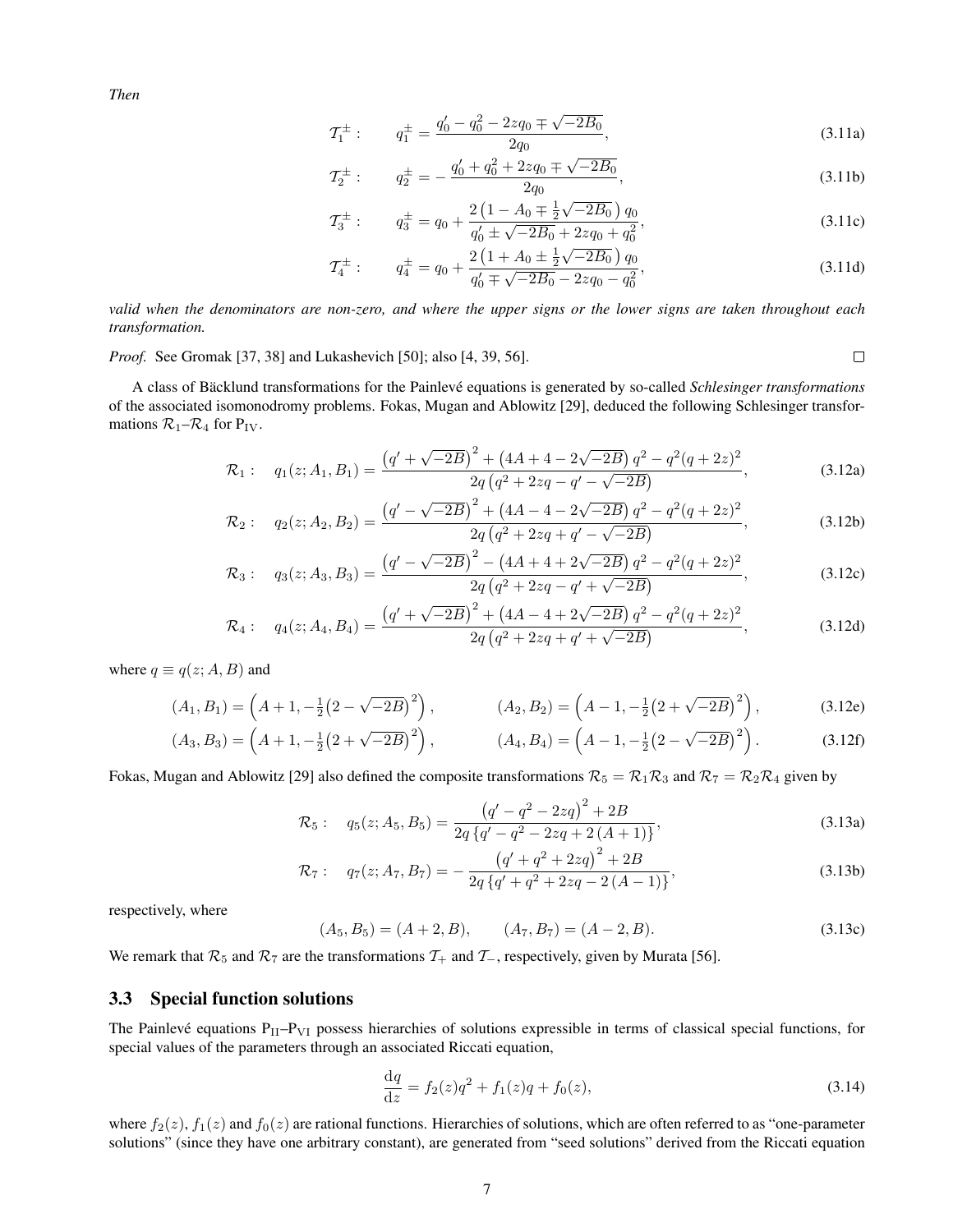using the Bäcklund transformations given in  $\S$ 3.2. Furthermore, as for the rational solutions, these special function solutions are often expressed in the form of determinants.

Solutions of  $P_{II}-P_{VI}$  are expressed in terms of special functions as follows (see [17, 39, 54], and the references therein): for P<sub>II</sub> in terms of Airy functions Ai(z) and Bi(z); for P<sub>III</sub> in terms of Bessel functions  $J_{\nu}(z)$  and  $Y_{\nu}(z)$ ; for P<sub>IV</sub> in terms of parabolic cylinder functions functions  $D_{\nu}(z)$ ; for P<sub>V</sub> in terms of confluent hypergeometric functions  ${}_{1}F_{1}(a;c; z)$ (equivalently Kummer functions  $M(a, b, z)$  and  $U(a, b, z)$  or Whittaker functions  $M_{\kappa,\mu}(z)$  and  $W_{\kappa,\mu}(z)$ ); and for P<sub>VI</sub> in terms of hypergeometric functions  ${}_2F_1(a, b; c; z)$ . Some classical orthogonal polynomials arise as particular cases of these special function solutions and thus yield rational solutions of the associated Painlevé equations: for  $P_{III}$  and  $P_V$  in terms of associated Laguerre polynomials  $L_k^{(m)}$  $k_{k}^{(m)}(z)$ ; for P<sub>IV</sub> in terms of Hermite polynomials  $H_n(z)$ ; and for P<sub>VI</sub> in terms of Jacobi polynomials  $P_n^{(\alpha,\beta)}(z)$ .

Special function solutions of  $P_{IV}$  (1.2) are expressed in in terms of parabolic cylinder functions.

Theorem 3.4. PIV *(1.2) has solutions expressible in terms of parabolic cylinder functions if and only if either*

$$
B = -2(2n + 1 + \varepsilon A)^2,\tag{3.15}
$$

*or*

$$
B = -2n^2,\tag{3.16}
$$

 $\Box$ 

*with*  $n \in \mathbb{Z}$  *and*  $\varepsilon = \pm 1$ *.* 

*Proof.* See [36, 38, 39, 40, 49, 50].

For  $P_{IV}$  (1.2) the associated Riccati equation is

$$
\frac{\mathrm{d}q}{\mathrm{d}z} = \varepsilon(q^2 + 2zq) + 2\nu, \qquad \varepsilon^2 = 1,\tag{3.17}
$$

with P<sub>IV</sub> parameters  $A = -\varepsilon(\nu + 1)$  and  $B = -2\nu^2$ . Letting  $w(z) = \frac{d}{dz} \ln \varphi_{\nu}(z)$  in (3.17) yields

$$
\frac{\mathrm{d}^2 \varphi_{\nu}}{\mathrm{d}z^2} - 2\varepsilon z \frac{\mathrm{d}\varphi_{\nu}}{\mathrm{d}z} + 2\varepsilon \nu \varphi_{\nu} = 0.
$$
\n(3.18)

The solution of this equation depends on whether  $\nu \in \mathbb{Z}$  or  $\nu \notin \mathbb{Z}$ , which we now summarize.

(i) If  $\nu \notin \mathbb{Z}$  then equation (3.18) has solutions

$$
\varphi_{\nu}(z;\varepsilon) = \begin{cases} \{C_1 D_{\nu}(\sqrt{2}z) + C_2 D_{\nu}(-\sqrt{2}z)\} \exp\left(\frac{1}{2}z^2\right), & \text{if } \varepsilon = 1, \\ \{C_1 D_{-\nu-1}(\sqrt{2}z) + C_2 D_{-\nu-1}(-\sqrt{2}z)\} \exp\left(-\frac{1}{2}z^2\right), & \text{if } \varepsilon = -1, \end{cases}
$$
(3.19)

with  $C_1$  and  $C_2$  arbitrary constants, where  $D_\nu(\zeta)$  is the *parabolic cylinder function* which satisfies

$$
\frac{\mathrm{d}^2 D_{\nu}}{\mathrm{d}\zeta^2} = \left(\frac{1}{4}\zeta^2 - \nu - \frac{1}{2}\right)D_{\nu},\tag{3.20}
$$

and the boundary condition

$$
D_{\nu}(\zeta) \sim \zeta^{\nu} \exp\left(-\frac{1}{4}\zeta^2\right), \quad \text{as} \quad \zeta \to +\infty.
$$

(ii) If  $\nu = 0$  then equation (3.18) has the solutions

$$
\varphi_0(z;\varepsilon) = \begin{cases} C_1 + C_2 \operatorname{erfi}(z), & \text{if } \varepsilon = 1, \\ C_1 + C_2 \operatorname{erfc}(z), & \text{if } \varepsilon = -1, \end{cases} \tag{3.21}
$$

with  $C_1$  and  $C_2$  arbitrary constants, where  $erfc(z)$  is the *complementary error function* and  $erfi(z)$  is the *imaginary error function*, respectively defined by

$$
\operatorname{erfc}(z) = \frac{2}{\sqrt{\pi}} \int_z^{\infty} \exp(-t^2) dt, \qquad \operatorname{erfi}(z) = \frac{2}{\sqrt{\pi}} \int_0^z \exp(t^2) dt. \tag{3.22}
$$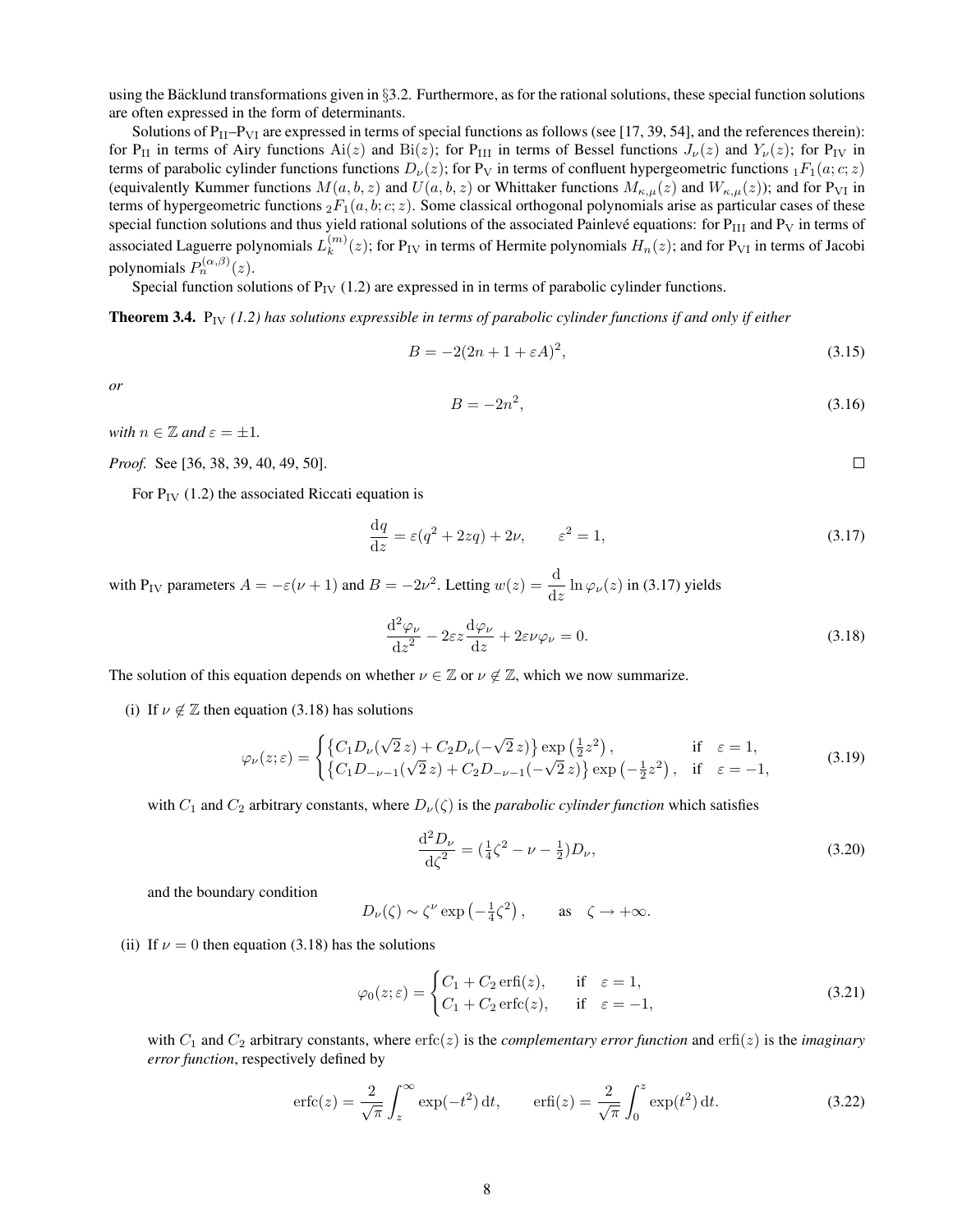(iii) If  $\nu = m$ , for  $m \ge 1$ , then equation (3.18) has the solutions

$$
\varphi_m(z;\varepsilon) = \begin{cases} C_1 H_m(z) + C_2 \exp(z^2) \frac{d^m}{dz^m} \left\{ \text{erfi}(z) \exp(-z^2) \right\}, & \text{if } \varepsilon = 1, \\ C_1(-i)^m H_m(iz) + C_2 \exp(-z^2) \frac{d^m}{dz^m} \left\{ \text{erfc}(z) \exp(z^2) \right\}, & \text{if } \varepsilon = -1, \end{cases}
$$
(3.23)

with  $C_1$  and  $C_2$  arbitrary constants, where  $H_m(z)$  is the *Hermite polynomial* defined by

$$
H_m(z) = (-1)^m \exp(z^2) \frac{d^m}{dz^m} \exp(-z^2).
$$
 (3.24)

(iv) If  $\nu = -m$ , for  $m \ge 1$ , then equation (3.18) has the solutions

$$
\varphi_{-m}(z;\varepsilon) = \begin{cases} C_1(-i)^{m-1} H_{m-1}(iz) \exp(z^2) + C_2 \frac{d^{m-1}}{dz^{m-1}} \left\{ \text{erfc}(z) \exp(z^2) \right\}, & \text{if } \varepsilon = 1, \\ C_1 H_{m-1}(z) \exp(-z^2) + C_2 \frac{d^{m-1}}{dz^{m-1}} \left\{ \text{erfi}(z) \exp(-z^2) \right\}, & \text{if } \varepsilon = -1, \end{cases}
$$
(3.25)

with  $C_1$  and  $C_2$  arbitrary constants.

If  $\varphi_{\nu}(z;\varepsilon)$  is a solution of (3.18), then the "seed solutions" of P<sub>IV</sub> (1.2) are given by

$$
q(z; -\varepsilon(\nu+1), -2\nu^2) = -\varepsilon \frac{\mathrm{d}}{\mathrm{d}z} \ln \varphi_\nu(z; \varepsilon), \qquad q(z; -\varepsilon\nu, -2(\nu+1)^2) = -2z + \varepsilon \frac{\mathrm{d}}{\mathrm{d}z} \ln \varphi_\nu(z; \varepsilon).
$$

Hierarchies of special function solutions can be generated from these solutions using the Bäcklund transformations given in §3.2. However there is an alternative approach.

Determinantal representations of special function solutions for  $P_{IV}$  (1.2) and  $S_{IV}$  (3.8) are discussed in the following theorem.

**Theorem 3.5.** *Let*  $\tau_{n,\nu}(z;\varepsilon)$  *be given by* 

$$
\tau_{n,\nu}(z;\varepsilon) = \mathcal{W}\left(\varphi_{\nu}(z;\varepsilon), \frac{\mathrm{d}\varphi_{\nu}}{\mathrm{d}z}(z;\varepsilon), \dots, \frac{\mathrm{d}^{n-1}\varphi_{\nu}}{\mathrm{d}z^{n-1}}(z;\varepsilon)\right), \qquad n \ge 1,
$$
\n(3.26)

*with*  $\tau_{0,\nu}(z;\varepsilon) = 1$ , where  $\varphi_{\nu}(z;\varepsilon)$  *is a solution of (3.18) and*  $W(\varphi_1,\varphi_2,\ldots,\varphi_n)$  *is the Wronskian. Then for*  $n \geq 0$ , *special function solutions of*  $P_{IV}$  (1.2) are given by

$$
q_{n,\nu}^{[1]}\left(z;A_{n,\nu}^{[1]},B_{n,\nu}^{[1]}\right) = -2z + \varepsilon \frac{\mathrm{d}}{\mathrm{d}z} \ln \frac{\tau_{n+1,\nu}(z;\varepsilon)}{\tau_{n,\nu}(z;\varepsilon)}, \quad A_{n,\nu}^{[1]} = \varepsilon (2n-\nu), \quad B_{n,\nu}^{[1]} = -2(\nu+1)^2, \tag{3.27a}
$$

$$
q_{n,\nu}^{[2]}\left(z;A_{n,\nu}^{[2]},B_{n,\nu}^{[2]}\right) = \varepsilon \frac{\mathrm{d}}{\mathrm{d}z}\ln\frac{\tau_{n,\nu}(z;\varepsilon)}{\tau_{n,\nu+1}(z;\varepsilon)}, \qquad A_{n,\nu}^{[2]} = \varepsilon(2\nu-n), \qquad B_{n,\nu}^{[2]} = -2(n+1)^2,\tag{3.27b}
$$

$$
q_{n,\nu}^{[3]}(z; A_{n,\nu}^{[3]}, B_{n,\nu}^{[3]}) = \varepsilon \frac{\mathrm{d}}{\mathrm{d}z} \ln \frac{\tau_{n,\nu+1}(z;\varepsilon)}{\tau_{n+1,\nu}(z;\varepsilon)}, \qquad A_{n,\nu}^{[3]} = -\varepsilon (n+\nu), \qquad B_{n,\nu}^{[3]} = -2(\nu - n + 1)^2, \qquad (3.27c)
$$

*and special function solutions of*  $S_{IV}$  (3.8) are given by

$$
\sigma_{n,\nu}^{[1]}(z;\vartheta_0,\vartheta_{\infty}) = \frac{\mathrm{d}}{\mathrm{d}z} \ln \tau_{n,\nu}(z;\varepsilon), \qquad \qquad \vartheta_0^{[1]} = \varepsilon(\nu - n + 1), \qquad \vartheta_{\infty}^{[1]} = -\varepsilon n, \qquad (3.28a)
$$

$$
\sigma_{n,\nu}^{[2]}(z;\vartheta_0,\vartheta_{\infty}) = \frac{\mathrm{d}}{\mathrm{d}z} \ln \tau_{n,\nu}(z;\varepsilon) - 2\varepsilon nz, \qquad \qquad \vartheta_0^{[2]} = \varepsilon n, \qquad \qquad \vartheta_{\infty}^{[2]} = \varepsilon(\nu+1), \qquad (3.28b)
$$

$$
\sigma_{n,\nu}^{[3]}(z;\vartheta_0,\vartheta_{\infty}) = \frac{\mathrm{d}}{\mathrm{d}z} \ln \tau_{n,\nu}(z;\varepsilon) + 2\varepsilon(\nu - n + 1)z, \qquad \vartheta_0^{[3]} = -\varepsilon(\nu + 1), \qquad \vartheta_{\infty}^{[3]} = -\varepsilon(\nu - n + 1), \qquad (3.28c)
$$
  
\n*of.* See Okamoto [60]; also Forrester and Witte [32].

*Proof.* See Okamoto [60]; also Forrester and Witte [32].

# 4 Semi-classical Laguerre weight

In this section we consider monic orthogonal polynomials  $P_n(x;t)$ , for  $n \in \mathbb{N}$ , with respect to the semi-classical Laguerre weight  $(1.1)$ , where these polynomials satisfy the three-term recurrence relation  $(2.11)$ , i.e.

$$
xP_n(x;t) = P_{n+1}(x;t) + \alpha_n(t)P_n(x;t) + \beta_n(t)P_{n-1}(x;t),
$$
\n(4.1)

Boelen and van Assche [8, Theorem 1.1] prove the following theorem.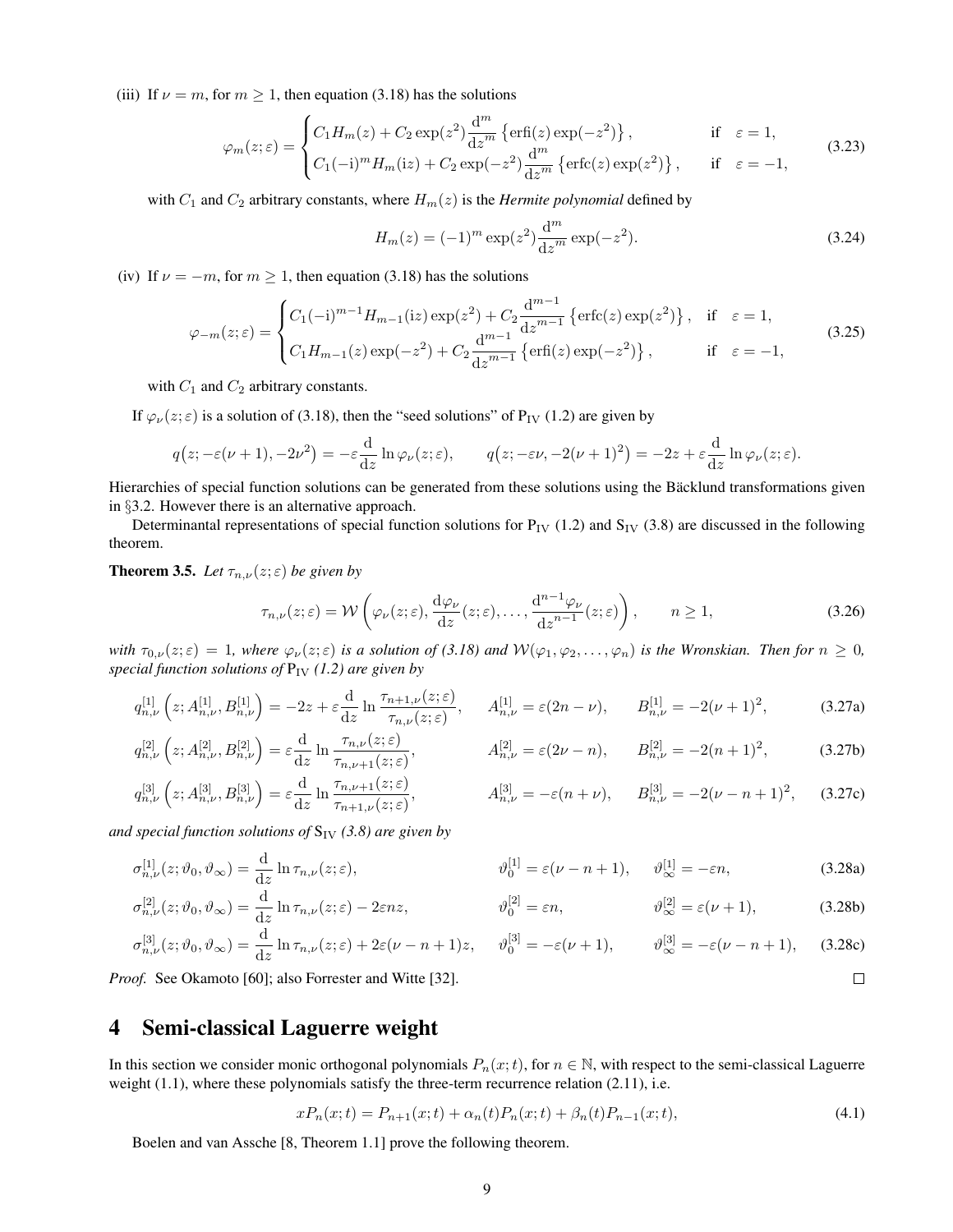**Theorem 4.1.** Let  $\alpha_n(t)$  and  $\beta_n(t)$  be the coefficients in the recurrence relation (4.1) associated with the semi-classical *Laguerre weight (1.1). Then the quantities*

$$
x_n = \frac{\sqrt{2}}{t - 2\alpha_n}, \qquad y_n = 2\beta_n - n - \frac{1}{2}\lambda,\tag{4.2}
$$

*satisfy the discrete system*

$$
x_{n-1}x_n = \frac{y_n + n + \frac{1}{2}\lambda}{y_n^2 - \frac{1}{4}\lambda^2}, \qquad y_n + y_{n+1} = \frac{1}{x_n} \left(\frac{t}{\sqrt{2}} - \frac{1}{x_n}\right).
$$
 (4.3)

Boelen and van Assche [8] also show that the system (4.3) can be obtained from an asymmetric discrete  $P_{IV}$  equation by a limiting process. However, from our point of view, it is more convenient to have the discrete system satisfied by  $\alpha_n$ and  $\beta_n$ , which is given in the following Lemma.

**Lemma 4.2.** *The coefficients*  $\alpha_n(t)$  *and*  $\beta_n(t)$  *in the recurrence relation* (4.1) associated with the semi-classical Laguerre *weight (1.1) satisfy the discrete system*

$$
(2\alpha_n - t)(2\alpha_{n-1} - t) = \frac{(2\beta_n - n)(2\beta_n - n - \lambda)}{\beta_n},
$$
\n(4.4a)

$$
2\beta_n + 2\beta_{n+1} + \alpha_n(2\alpha_n - t) = 2n + \lambda + 1.
$$
\n(4.4b)

 $\Box$ 

*Proof.* Substituting (4.2) into (4.3) yields the discrete system (4.4).

Since the semi-classical Laguerre weight (1.1) has the form  $\omega_0(x) \exp(xt)$  and the moments are finite for all  $t \in \mathbb{R}$ , with t a parameter, then the coefficients  $\alpha_n(t)$  and  $\beta_n(t)$  in the recurrence relation (4.1) satisfy the Toda system, recall Theorem 2.4.

We are now in a position to prove the relationship between the coefficients  $\alpha_n(t)$  and  $\beta_n(t)$  in the recurrence relation (4.1) associated with the semi-classical Laguerre weight (1.1) and solutions of  $P_{IV}$  (1.2).

**Theorem 4.3.** *The coefficients*  $\alpha_n(t)$  *and*  $\beta_n(t)$  *in the recurrence relation* (4.1) associated with the semi-classical Laguerre *weight (1.1) are given by*

$$
\alpha_n(t) = \frac{1}{2}q_n(z) + \frac{1}{2}t,\tag{4.5a}
$$

$$
\beta_n(t) = -\frac{1}{8}\frac{dq_n}{dz} - \frac{1}{8}q_n^2(z) - \frac{1}{4}zq_n(z) + \frac{1}{2}n + \frac{1}{4}\lambda,\tag{4.5b}
$$

 $with z = \frac{1}{2}t$ , where  $q_n(z)$  satisfies

$$
\frac{\mathrm{d}^2 q_n}{\mathrm{d}z^2} = \frac{1}{2q_n} \left( \frac{\mathrm{d}q_n}{\mathrm{d}z} \right)^2 + \frac{3}{2} q_n^3 + 4z q_n^2 + 2(z^2 - 2n - \lambda - 1) q_n - \frac{2\lambda^2}{q_n},\tag{4.6}
$$

*which is*  $P_{IV}$  (1.2), *with parameters* 

$$
(A, B) = (2n + \lambda + 1, -2\lambda^2). \tag{4.7}
$$

*Proof.* Solving the discrete system (4.4) for  $\alpha_{n-1}$  and  $\beta_{n+1}$  yields

$$
\alpha_{n-1} = \frac{1}{2}t + \frac{(2\beta_n - n)(2\beta_n - n - \lambda)}{2(2\alpha_n - t)\beta_n},
$$
  

$$
\beta_{n+1} = -\beta_n - \frac{1}{2}(2n + \lambda + 1) - \alpha_n(\alpha_n - \frac{1}{2}t),
$$

and then substituting these into (2.17) gives

$$
\frac{d\alpha_n}{dt} = -\alpha_n(\alpha_n - \frac{1}{2}t) - 2\beta_n + \frac{1}{2}(2n + \lambda + 1),
$$
\n(4.8a)

$$
\frac{d\beta_n}{dt} = (\alpha_n - \frac{1}{2}t)\beta_n - \frac{(2\beta_n - n)(2\beta_n - n - \lambda)}{2(2\alpha_n - t)}.
$$
\n(4.8b)

Solving (4.8a) for  $\beta_n$  yields

$$
\beta_n = \frac{1}{2} \frac{d\alpha_n}{dt} + \frac{1}{2} \alpha_n (\alpha_n - \frac{1}{2}t) - \frac{1}{4} (2n + \lambda + 1),\tag{4.9}
$$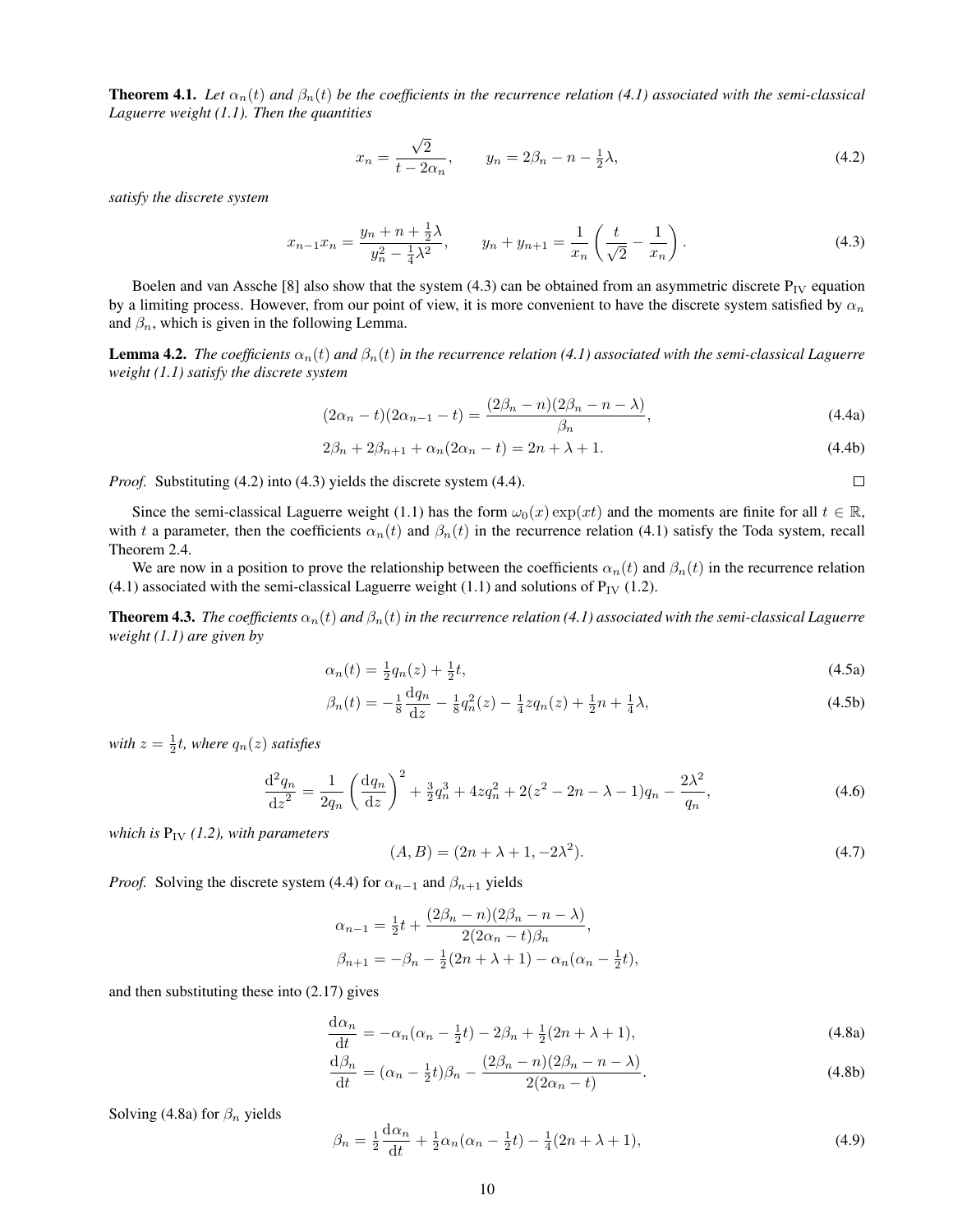and then substituting this into (4.8b) yields

$$
\frac{d^2\alpha_n}{dt^2} = \frac{1}{2\alpha_n - t} \left( \frac{d\alpha_n}{dt} - \frac{1}{2} \right)^2 + \frac{3}{2}\alpha_n^3 - \frac{5}{4}t\alpha_n^2 + \frac{1}{4}(t^2 - 4n - 2 - 2\lambda)\alpha_n + \frac{1}{4}t(2n + \lambda + 1) - \frac{\lambda^2}{4(2\alpha_n - t)},
$$

Making the transformation (4.5a) in this equation yields equation (4.6), which is  $P_{IV}$  (1.2) with parameters given by (4.7). Finally making the transformation (4.5a) in (4.9) yields (4.5b), as required.  $\Box$ 

#### Remarks 4.4.

- 1. Filipuk, van Assche and Zhang [23], who considered orthonormal polynomials rather than monic orthogonal polynomials, proved the result (4.5a) for  $\alpha_n(t)$ . However Filipuk, van Assche and Zhang [23] did not give an explicit expression for  $\alpha_n(t)$ , which we do below.
- 2. From Theorem 3.4 we see that the parameters (4.7) satisfy (3.15) with  $\varepsilon = -1$ , and therefore satisfy the condition given in Theorem 3.4 for  $P_{IV}$  to have solutions expressible in terms of parabolic cylinder functions.
- 3. If  $q_n$  is a solution of equation (4.6) then the solutions  $q_{n+1}$  and  $q_{n-1}$  are given by

$$
q_{n+1} = \frac{\left(q'_n - q_n^2 - 2zq_n\right)^2 - 4\lambda^2}{2q_n\left(q'_n - q_n^2 - 2zq_n + 4n + 2\lambda + 4\right)}, \qquad q_{n-1} = -\frac{\left(q'_n + q_n^2 + 2zq_n\right)^2 - 4\lambda^2}{2q_n\left(q'_n + q_n^2 + 2zq_n - 4n - 2\lambda\right)},
$$

where  $' \equiv d/dz$ , which are special cases of the Schlesinger transformations  $\mathcal{R}_5$  (3.13a) and  $\mathcal{R}_7$  (3.13b), respectively.

4. From Theorem 3.5, we see that the parabolic cylinder function solutions of equation (4.6) are given by

$$
q_n(z) = -2z + \frac{d}{dz} \ln \frac{\tau_{n+1,\lambda}(z)}{\tau_{n,\lambda}(z)},
$$
\n(4.10)

where

$$
\tau_{n,\lambda}(z) = \mathcal{W}\left(\psi_{\lambda}, \frac{\mathrm{d}\psi_{\lambda}}{\mathrm{d}z}, \dots, \frac{\mathrm{d}^{n-1}\psi_{\lambda}}{\mathrm{d}z^{n-1}}\right), \qquad \tau_{0,\lambda}(z) = 1,\tag{4.11}
$$

and  $\psi_{\lambda}(z)$  satisfies

$$
\frac{\mathrm{d}^2 \psi_\lambda}{\mathrm{d} z^2} - 2z \frac{\mathrm{d} \psi_\lambda}{\mathrm{d} z} - 2(\lambda + 1)\psi_\lambda = 0,\tag{4.12}
$$

which is equation (3.18) with  $\nu = -\lambda - 1$  and  $\varepsilon = 1$ . Equation (4.12) has general solution

$$
\psi_{\lambda}(z) = \begin{cases} \left\{C_1D_{-\lambda-1}\left(\sqrt{2}z\right) + C_2D_{-\lambda-1}\left(-\sqrt{2}z\right)\right\} \exp\left(\frac{1}{2}z^2\right), & \text{if } \lambda \notin \mathbb{N}, \\ C_1(-i)^m H_m(\text{i}z) \exp(z^2) + C_2 \frac{\mathrm{d}^m}{\mathrm{d}z^m} \left\{ \text{erfc}(z) \exp(z^2) \right\}, & \text{if } \lambda = m \in \mathbb{N}, \end{cases} \tag{4.13}
$$

with  $C_1$  and  $C_2$  arbitrary constants, where  $D_\nu(\zeta)$  is the parabolic cylinder function,  $H_m(\zeta)$  the Hermite polynomial (3.24), and  $erfc(z)$  the complementary error function (3.22).

The system (4.8) satisfied by the recurrence coefficients  $\alpha_n(t)$  and  $\beta_n(t)$  is equivalent to the Hamiltonian system (3.4) associated with  $P_{IV}$ , as shown in the following Theorem.

**Theorem 4.5.** *The system (4.8) is equivalent to the Hamiltonian system (3.4) associated with*  $P_{IV}$ .

*Proof.* If in the system (4.8) we make the transformation

$$
\alpha_n(t) = \frac{1}{2}q_n(z) + \frac{1}{2}t, \qquad \beta_n(t) = -\frac{1}{2}q_n(z)p_n(z) + \frac{1}{2}(n+\lambda), \qquad z = \frac{1}{2}t,
$$

then  $q_n(z)$  and  $p_n(z)$  satisfy the system

$$
\frac{dq_n}{dz} = 4q_n p_n - q_n^2 - 2zq_n - 2\lambda,
$$
\n(4.14a)  
\n
$$
\frac{dp_n}{dz} = 4q_n p_n - q_n^2 - 2zq_n - 2\lambda,
$$
\n(4.14b)

$$
\frac{dp_n}{dz} = -2p_n^2 + 2p_n q_n + 2zp_n - n - \lambda,
$$
\n(4.14b)

which is the system (3.4) with  $\vartheta_0 = \lambda$  and  $\vartheta_\infty = \lambda + n$ . Conversely making the transformation

$$
q_n(z) = 2\alpha_n(t) - t
$$
,  $p_n(z) = -\frac{2\beta_n(t) - n - \lambda}{2\alpha_n(t) - t}$ ,  $t = 2z$ ,

in the system (4.14) yields the system (4.8).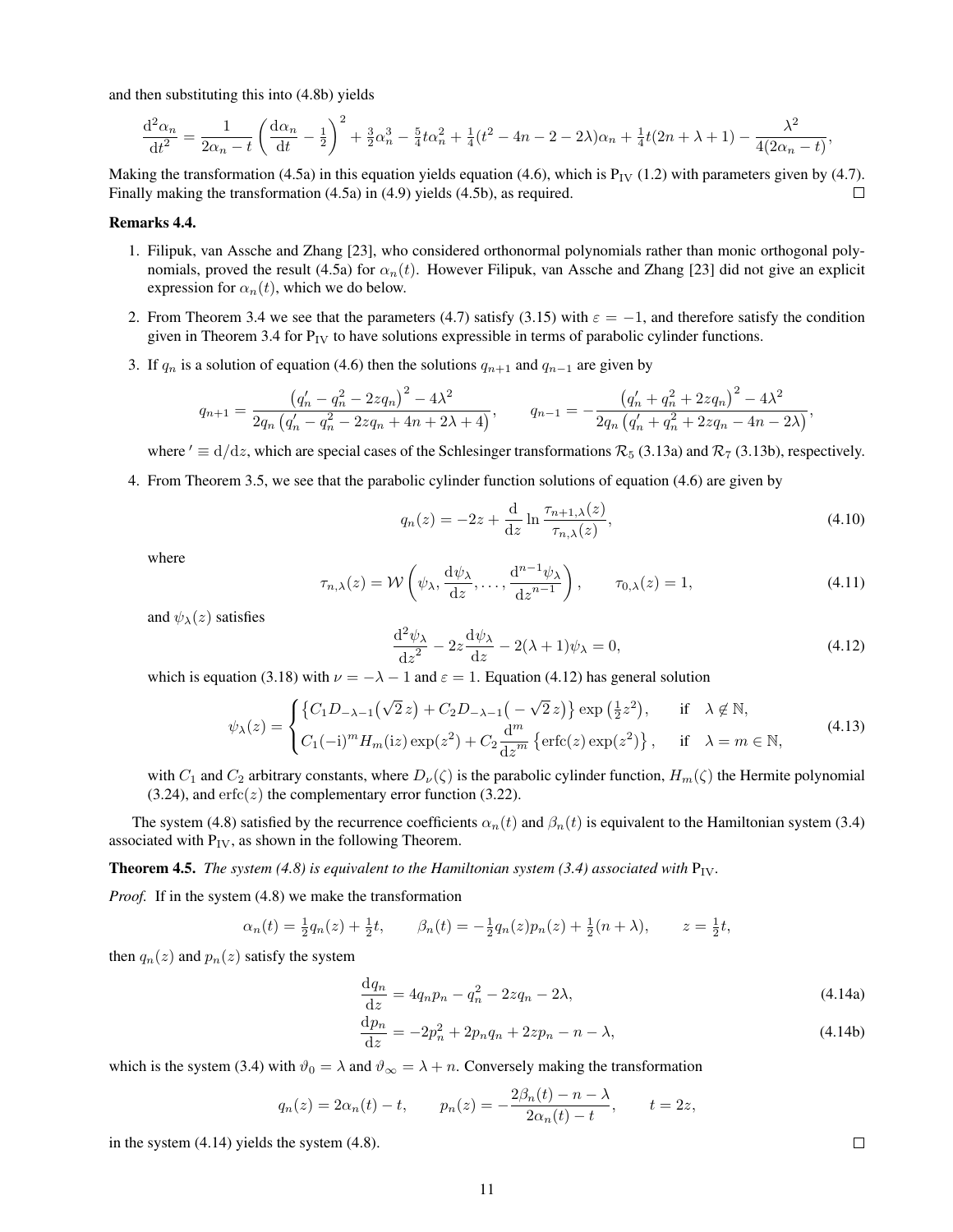Our main objective is to obtain explicit expressions for the coefficients  $\alpha_n(t)$  and  $\beta_n(t)$  in the recurrence relation (4.1). First we derive an explicit expression for the moment  $\mu_0(t; \lambda)$ .

**Theorem 4.6.** *For the semi-classical Laguerre weight (1.1), the moment*  $\mu_0(t; \lambda)$  *is given by* 

$$
\mu_0(t;\lambda) = \begin{cases} \frac{\Gamma(\lambda+1)\exp\left(\frac{1}{8}t^2\right)}{2^{(\lambda+1)/2}} D_{-\lambda-1}\left(-\frac{1}{2}\sqrt{2}\,t\right), & \text{if } \lambda \notin \mathbb{N}, \\ \frac{1}{2}\sqrt{\pi}\frac{d^m}{dt^m} \left\{\exp\left(\frac{1}{4}t^2\right)\left[1+\text{erf}\left(\frac{1}{2}t\right)\right]\right\}, & \text{if } \lambda = m \in \mathbb{N}, \end{cases} \tag{4.15}
$$

*with*  $D_\nu(\zeta)$  *the parabolic cylinder function and*  $erf(z)$  *the error function. Further*  $\mu_0(t;\lambda)$  *satisfies the equation* 

$$
\frac{\mathrm{d}^2 \mu_0}{\mathrm{d}t^2} - \frac{1}{2}t \frac{\mathrm{d}\mu_0}{\mathrm{d}t} - \frac{1}{2}(\lambda + 1)\mu_0 = 0. \tag{4.16}
$$

*Proof.* The parabolic cylinder function  $D_{\nu}(\zeta)$ , with  $\nu \notin \mathbb{Z}$ , has the integral representation [61, §12.5(i)]

$$
D_{\nu}(\zeta) = \frac{\exp(-\frac{1}{4}\zeta^2)}{\Gamma(-\nu)} \int_0^{\infty} s^{-\nu - 1} \exp(-\frac{1}{2}s^2 - \zeta s) \,ds, \qquad \Re(\nu) < 0.
$$

For the semi-classical Laguerre weight (1.1), the moment  $\mu_0(t; \lambda)$ , with  $\lambda \notin \mathbb{N}$ , is given by

$$
\mu_0(t; \lambda) = \int_0^\infty x^\lambda \exp(-x^2 + xt) dx
$$
  
=  $2^{-(\lambda+1)/2} \int_0^\infty s^\lambda \exp\left(-\frac{1}{2}s^2 + \frac{1}{2}\sqrt{2}ts\right) ds$   
=  $\frac{\Gamma(\lambda+1) \exp\left(\frac{1}{8}t^2\right)}{2^{(\lambda+1)/2}} D_{-\lambda-1} \left(-\frac{1}{2}\sqrt{2}t\right)$ 

as required. If  $m \in \mathbb{N}$ , then the parabolic cylinder function  $D_{-m-1}(\zeta)$  is given by

$$
D_{-m-1}(\zeta) = \sqrt{\frac{\pi}{2}} \frac{(-1)^m}{m!} \exp(-\frac{1}{4}\zeta^2) \frac{d^m}{d\zeta^m} \left\{ \exp(\frac{1}{2}\zeta^2) \operatorname{erfc}\left(\frac{1}{2}\sqrt{2}\zeta\right) \right\},\,
$$

with erfc(z) the complementary error function [61, §12.7(ii)]. Since erfc(-z) = 1 + erf(z), then  $\mu_0(t; m)$ , with  $m \in \mathbb{N}$ , is given by

$$
\mu_0(t;m) = \frac{1}{2}\sqrt{\pi} \frac{d^m}{dt^m} \left\{ \exp\left(\frac{1}{4}t^2\right) \left[1 + \text{erf}\left(\frac{1}{2}t\right)\right] \right\},\,
$$

as required. Further, the parabolic cylinder function  $D_{\nu}(\zeta)$  satisfies equation (3.20) and so from (4.15) it follows that the moment  $\mu_0(t; \lambda)$  satisfies equation (4.16), as required.  $\Box$ 

**Corollary 4.7.** *If*  $\mu_0(t; \lambda)$  *is given by (4.15) and*  $\varphi_{\nu}(z; \varepsilon)$  *by (3.19), then* 

$$
\mu_0(t; \lambda) = \varphi_{-\lambda - 1}(\frac{1}{2}t; 1), \tag{4.17}
$$

*with*  $C_1 = 0$  *and*  $C_2 = \Gamma(\lambda + 1)/2^{(\lambda + 1)/2}$ .

*Proof.* The result is easily shown by comparing (4.15) and (3.19).

Having obtained an explicit expression for  $\mu_0$  we can now derive explicit expressions for the Hankel determinant  $\Delta_n(t)$ and the coefficients  $\alpha_n(t)$  and  $\beta_n(t)$  in the recurrence relation (4.1).

**Theorem 4.8.** *The Hankel determinant*  $\Delta_n(t)$  *is given by* 

$$
\Delta_n(t) = \mathcal{W}\left(\mu_0, \frac{\mathrm{d}\mu_0}{\mathrm{d}t}, \dots, \frac{\mathrm{d}^{n-1}\mu_0}{\mathrm{d}t^{n-1}}\right),\tag{4.18}
$$

*with*  $\mu_0$  *given by (4.15).* 

*Proof.* This is an immediate consequence of Theorem 2.1.

 $\Box$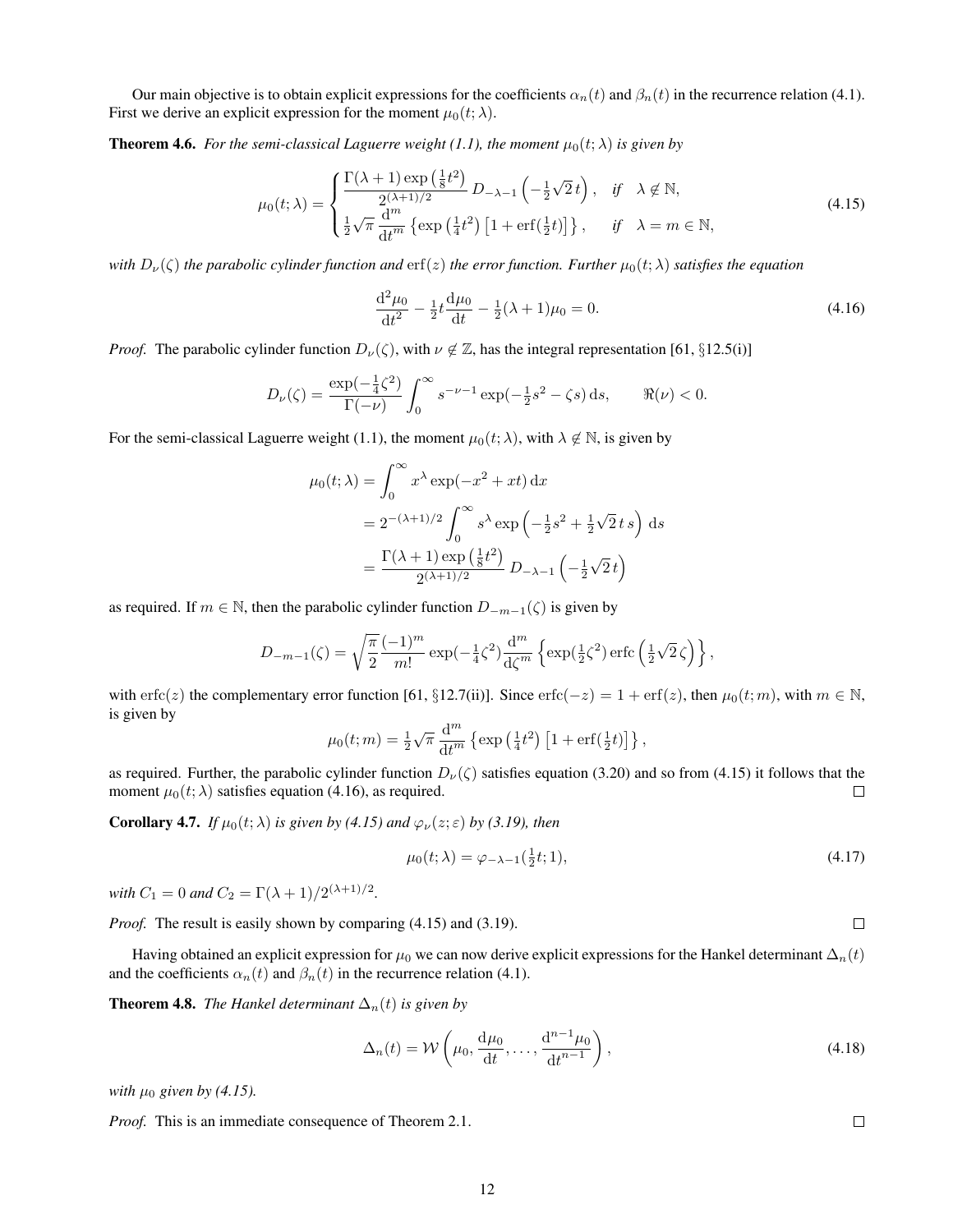**Theorem 4.9.** *The coefficients*  $\alpha_n(t)$  *and*  $\beta_n(t)$  *in the recurrence relation* (4.1) associated with monic polynomials orthog*onal with respect to the semi-classical LagueRre weight (1.1) are given by*

$$
\alpha_n(t) = \frac{\mathrm{d}}{\mathrm{d}t} \ln \frac{\Delta_{n+1}(t)}{\Delta_n(t)}, \qquad \beta_n(t) = \frac{\mathrm{d}^2}{\mathrm{d}t^2} \ln \Delta_n(t), \tag{4.19}
$$

*where*  $\Delta_n(t)$  *is the Hankel determinant given by (4.18), with*  $\mu_0$  *given by (4.15).* 

*Proof.* This is an immediate consequence of Theorems 2.1 and 2.3.

Furthermore we can relate the Hankel determinant  $\Delta_n(t)$  given by (4.18) to the  $\tau$ -function  $\tau_{n,\nu}(z;\varepsilon)$  given by (3.26). **Theorem 4.10.** *If*  $\Delta_n(t)$  *is given by (4.18) and*  $\tau_{n,\nu}(z;\epsilon)$  *by (3.26), with* 

$$
\varphi_{-\lambda-1}(z) = \frac{\Gamma(\lambda+1)\exp\left(\frac{1}{2}z^2\right)}{2^{(\lambda+1)/2}}\,D_{-\lambda-1}\left(-\sqrt{2}\,z\right),\,
$$

*then*

$$
\Delta_n(t) = \left. \frac{\tau_{n, -\lambda - 1}(z; 1)}{2^{n(n-1)}} \right|_{z = t/2}.
$$
\n(4.20)

*Proof.* The result is easily shown by comparing (4.18) and (3.26).

**Theorem 4.11.** *The function*  $S_n(t) = \frac{d}{dt} \ln \Delta_n(t)$ , with  $\Delta_n(t)$  given by (4.18), satisfies the second-order, second-degree *equation*

$$
4\left(\frac{\mathrm{d}^2S_n}{\mathrm{d}t^2}\right)^2 - \left(t\frac{\mathrm{d}S_n}{\mathrm{d}t} - S_n\right)^2 + 4\frac{\mathrm{d}S_n}{\mathrm{d}t} \left(2\frac{\mathrm{d}S_n}{\mathrm{d}t} - n\right) \left(2\frac{\mathrm{d}S_n}{\mathrm{d}t} - n - \lambda\right) = 0. \tag{4.21}
$$

*Proof.* Setting  $\nu = -\lambda - 1$  and  $\varepsilon = 1$  in (3.28c) gives

$$
\sigma(z; \lambda, n + \lambda) = \frac{\mathrm{d}}{\mathrm{d}z} \ln \tau_{n, -\lambda - 1}(z; 1) - 2(n + \lambda)z,
$$

and so if  $S_n(t) = \frac{d}{dt} \ln \Delta_n(t)$  then from (4.20) we see that

$$
\sigma(z; \lambda, n + \lambda) = 2S_n(t) - (n + \lambda)t, \qquad z = \frac{1}{2}t.
$$
\n(4.22)

Making this transformation in S<sub>IV</sub> (3.8) with  $\vartheta_0 = \lambda$  and  $\vartheta_{\infty} = n + \lambda$ , i.e.

$$
\left(\frac{\mathrm{d}^2\sigma}{\mathrm{d}z^2}\right)^2 - 4\left(z\frac{\mathrm{d}\sigma}{\mathrm{d}z} - \sigma\right)^2 + 4\frac{\mathrm{d}\sigma}{\mathrm{d}z}\left(\frac{\mathrm{d}\sigma}{\mathrm{d}z} + 2\lambda\right)\left(\frac{\mathrm{d}\sigma}{\mathrm{d}z} + 2n + 2\lambda\right) = 0,
$$

yields (4.21), as required.

**Remark 4.12.** Differentiating (4.21) and letting  $S_n(t) = \frac{d}{dt} \ln \Delta_n(t)$  yields the fourth-order, bi-linear equation

$$
\Delta_n \frac{\mathrm{d}^4 \Delta_n}{\mathrm{d}t^4} - 4 \frac{\mathrm{d}^3 \Delta_n}{\mathrm{d}t^3} \frac{\mathrm{d}\Delta_n}{\mathrm{d}t} + 3 \left( \frac{\mathrm{d}^2 \Delta_n}{\mathrm{d}t^2} \right)^2 - \left( \frac{1}{4} t^2 + 4n + 2\lambda \right) \left[ \Delta_n \frac{\mathrm{d}^2 \Delta_n}{\mathrm{d}t^2} - \left( \frac{\mathrm{d}\Delta_n}{\mathrm{d}t} \right)^2 \right] + \frac{1}{4} t \Delta_n \frac{\mathrm{d}\Delta_n}{\mathrm{d}t} + \frac{1}{2} n(n+\lambda) \Delta_n^2 = 0,
$$
\n(4.23)

as is easily verified.

**Theorem 4.13.** *Suppose*  $\Psi_{n,\lambda}(z)$  *is given by* 

$$
\Psi_{n,\lambda}(z) = \mathcal{W}\left(\psi_{\lambda}, \frac{\mathrm{d}\psi_{\lambda}}{\mathrm{d}z}, \dots, \frac{\mathrm{d}^{n-1}\psi_{\lambda}}{\mathrm{d}z^{n-1}}\right), \qquad \Psi_{0,\lambda}(z) = 1,
$$

*where*

$$
\psi_{\lambda}(z) = \begin{cases} D_{-\lambda-1}\left(-\sqrt{2}z\right) \exp\left(\frac{1}{2}z^2\right), & \text{if } \lambda \notin \mathbb{N}, \\ \frac{d^m}{dz^m} \left\{\left[1 + \text{erf}(z)\right] \exp(z^2)\right\}, & \text{if } \lambda = m \in \mathbb{N}, \end{cases}
$$

 $\Box$ 

 $\Box$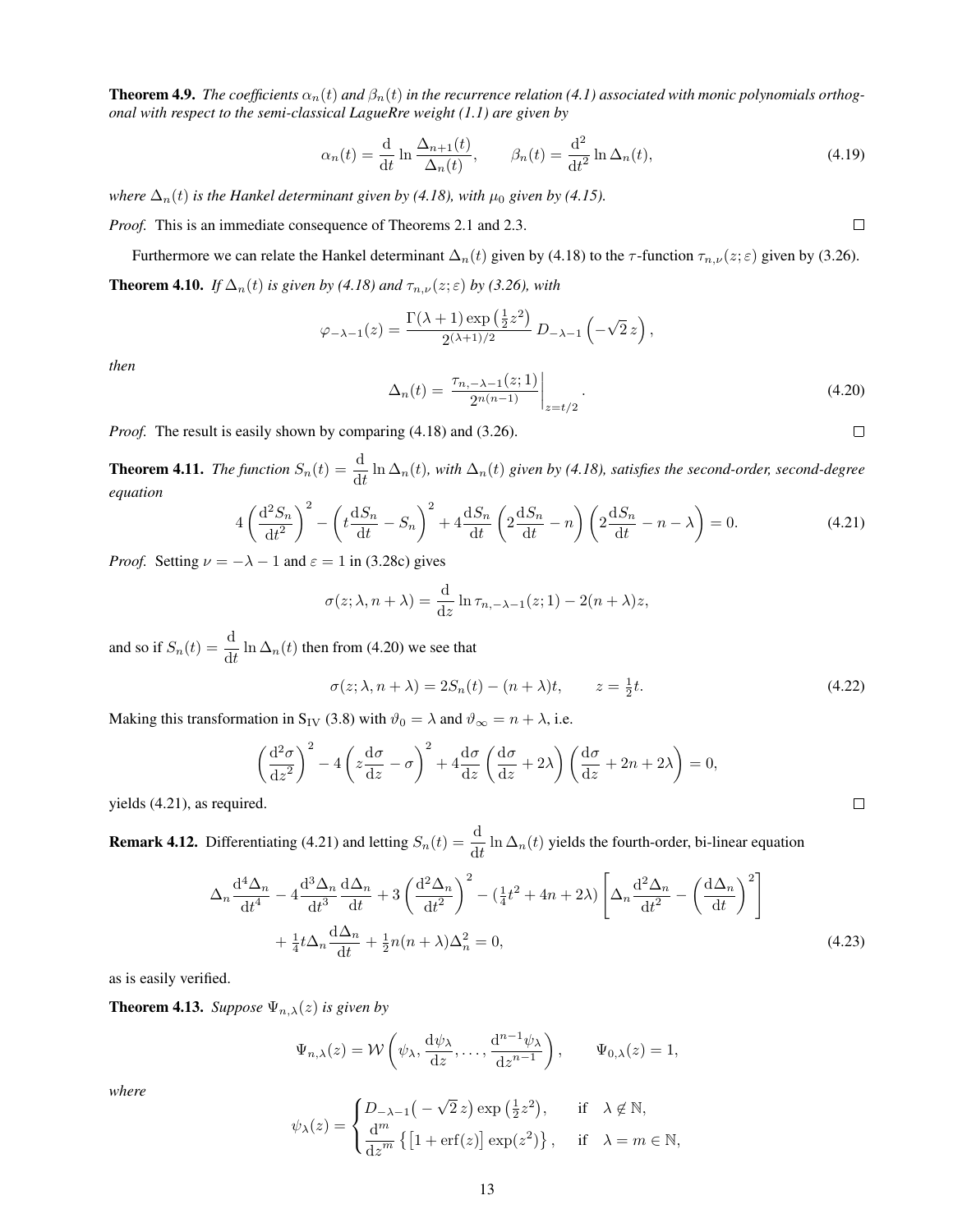*with*  $D_\nu(\zeta)$  *is parabolic cylinder function and* erfc(*z*) *the complementary error function* (3.22). *Then coefficients*  $\alpha_n(t)$ *and*  $\beta_n(t)$  *in the recurrence relation* (4.1) associated with the semi-classical Laguerre weight (1.1) are given by

$$
\alpha_n(t) = \frac{1}{2}q_n(z) + \frac{1}{2}t,\tag{4.24a}
$$

$$
\beta_n(t) = -\frac{1}{8}\frac{dq_n}{dz} - \frac{1}{8}q_n^2(z) - \frac{1}{4}zq_n(z) + \frac{1}{4}\lambda + \frac{1}{2}n,\tag{4.24b}
$$

with  $z = \frac{1}{2}t$ , where

$$
q_n(z) = -2z + \frac{\mathrm{d}}{\mathrm{d}z} \ln \frac{\Psi_{n+1,\lambda}(z)}{\Psi_{n,\lambda}(z)},
$$

*which satisfies*  $P_{IV}$  (1.2), with parameters  $(A, B) = (2n + \lambda + 1, -2\lambda^2)$ .

In Appendix 1 we give the first few recurrence coefficients for the semi-classical Laguerre weight (1.1) and the first few monic polynomials generated using the recurrence relation (4.1).

# 5 Asymptotic expansions

In this section we derive asymptotic expansions for the the moment  $\mu_0(t; \lambda)$ , see Lemma 5.1 below, the Hankel determinant  $\Delta_n(t)$ , see Lemma 5.2 below, and the recurrence coefficients  $\alpha_n(t)$  and  $\beta_n(t)$ , see Lemma 5.3 below.

**Lemma 5.1.** *As*  $t \to \infty$ *, the moment*  $\mu_0(t; \lambda)$  *has the asymptotic expansion* 

$$
\mu_0(t;\lambda) \sim \sqrt{\pi} \left(\frac{1}{2}t\right)^{\lambda} \exp\left(\frac{1}{4}t^2\right) \sum_{n=0}^{\infty} \frac{\Gamma(\lambda+1)}{\Gamma(\lambda-n+1) n! t^{2n}}.
$$
\n(5.1)

*Proof.* Since the parabolic cylinder function  $D_{\nu}(\zeta)$  has the asymptotic expansion

$$
D_{\nu}(\zeta) \sim \frac{\sqrt{2\pi} \, (-1)^{\nu+1}}{\Gamma(-\nu)\zeta^{\nu+1}} \exp(\tfrac{1}{4}\zeta^2) \sum_{n=0}^{\infty} \frac{(\nu+1)_{2n}}{n! \, (2\zeta^2)^n}, \qquad \text{as} \quad \zeta \to -\infty,
$$

with  $(\beta)_n = \Gamma(\beta + n)/\Gamma(\beta)$  the Pochhammer symbol, then

$$
\mu_0(t) = \frac{\Gamma(\lambda+1)\exp\left(\frac{1}{8}t^2\right)}{2^{(\lambda+1)/2}} D_{-\lambda-1}\left(-\frac{1}{2}\sqrt{2}t\right)
$$

$$
\sim \frac{\Gamma(\lambda+1)\exp\left(\frac{1}{8}t^2\right)}{2^{(\lambda+1)/2}} \frac{\sqrt{2\pi}t^{\lambda}\exp\left(\frac{1}{8}t^2\right)}{\Gamma(\lambda+1)2^{\lambda/2}} \sum_{n=0}^{\infty} \frac{(-\lambda)_{2n}}{n! t^{2n}}
$$

$$
= \sqrt{\pi}\left(\frac{1}{2}t\right)^{\lambda}\exp\left(\frac{1}{4}t^2\right) \sum_{n=0}^{\infty} \frac{\Gamma(\lambda+1)}{\Gamma(\lambda-n+1)\,n! t^{2n}},
$$

as required, since

$$
(-\lambda)_{2n} = \frac{\Gamma(2n - \lambda)}{\Gamma(-\lambda)} = \lambda(\lambda - 1)\dots(\lambda - 2n + 1) = \frac{\Gamma(\lambda + 1)}{\Gamma(\lambda - n + 1)}.
$$

**Lemma 5.2.** *As*  $t \to \infty$ *, the Hankel determinant*  $\Delta_n(t)$  *has the asymptotic expansion* 

$$
\Delta_n(t) = c_n \pi^{n/2} \left(\frac{1}{2}t\right)^{n\lambda} \exp\left(\frac{1}{4}nt^2\right) \left\{1 + \frac{n\lambda(\lambda - n)}{t^2} + \mathcal{O}\left(t^{-4}\right)\right\},\tag{5.2}
$$

*with*  $c_n$  *a* constant, and  $S_n(t)$  has the asymptotic expansion

$$
S_n(t) = \frac{nt}{2} + \frac{n\lambda}{t} + \frac{2n\lambda(n-\lambda)}{t^3} + \mathcal{O}\left(t^{-5}\right). \tag{5.3}
$$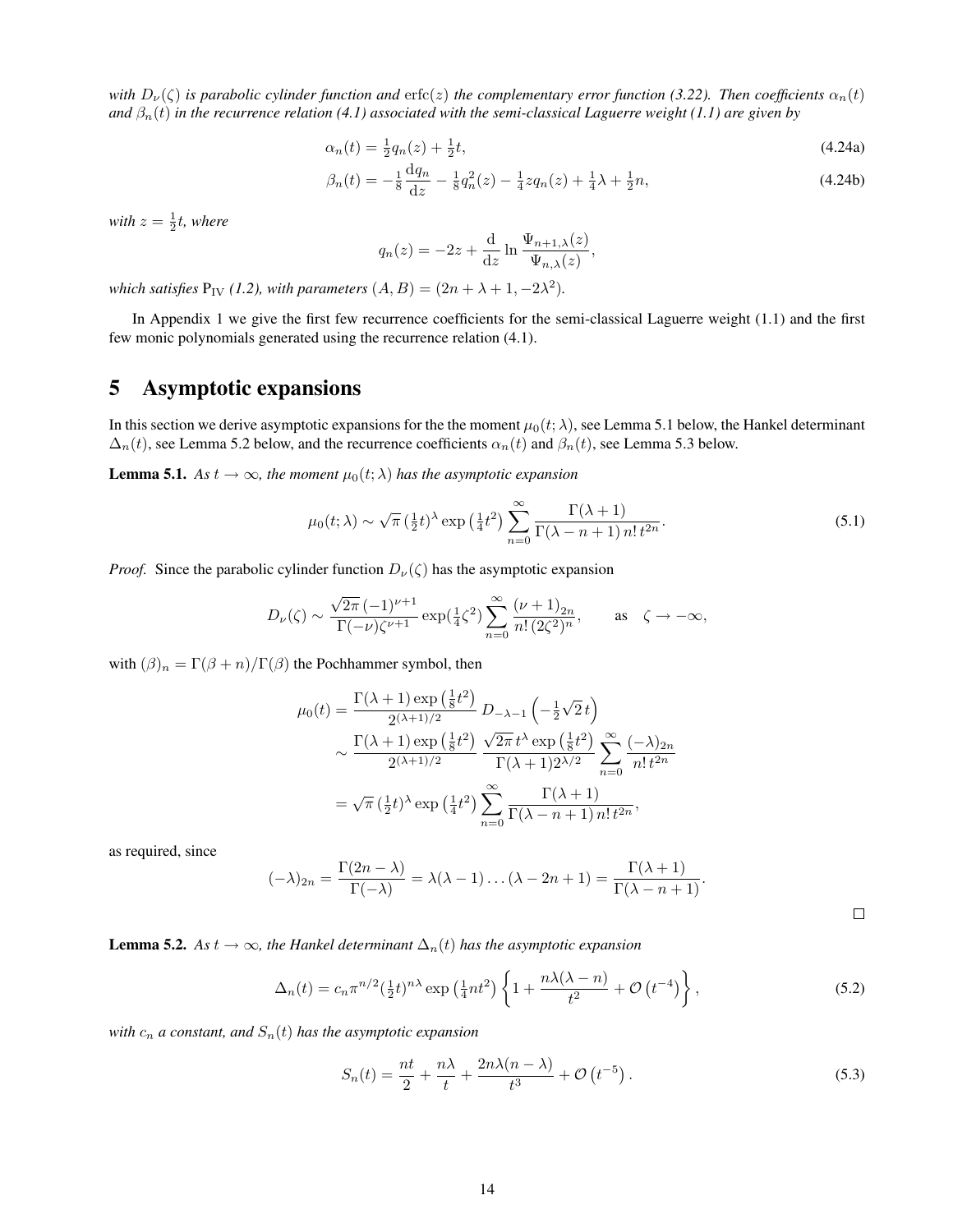*Proof.* To prove (5.2) we shall use Mathematical induction. Since  $\Delta_n$  satisfies the Toda equation (2.13) then

$$
\Delta_{n+1} = \frac{1}{\Delta_{n-1}} \left\{ \Delta_n \frac{\mathrm{d}^2 \Delta_n}{\mathrm{d}t^2} - \left( \frac{\mathrm{d}\Delta_n}{\mathrm{d}t} \right)^2 \right\}.
$$
\n(5.4)

By definition  $\Delta_0 = 1$  and from (5.1)

$$
\Delta_1 = \mu_0 = \sqrt{\pi} \left(\frac{1}{2}t\right)^{\lambda} \exp\left(\frac{1}{4}t^2\right) \left\{1 + \frac{\lambda(\lambda - 1)}{t^2} + \mathcal{O}\left(t^{-4}\right)\right\}.
$$
\n
$$
(5.5)
$$

as  $t \to \infty$ , and so (5.4) with  $n = 1$  gives

$$
\Delta_2 = \left\{ \Delta_1 \frac{d^2 \Delta_1}{dt^2} - \left( \frac{d \Delta_1}{dt} \right)^2 \right\} = \frac{1}{2} \pi \left( \frac{1}{2} t \right)^{2 \lambda} \exp \left( \frac{1}{2} n t^2 \right) \left\{ 1 + \frac{2 \lambda (\lambda - 2)}{t^2} + \mathcal{O} \left( t^{-4} \right) \right\},
$$

as  $t \to \infty$ . Assuming (5.2) then

$$
\left\{\Delta_n \frac{\mathrm{d}^2 \Delta_n}{\mathrm{d}t^2} - \left(\frac{\mathrm{d}\Delta_n}{\mathrm{d}t}\right)^2\right\} = \frac{1}{2}nc_n^2 \pi^n \left(\frac{1}{2}t\right)^{2n\lambda} \exp\left(\frac{1}{2}nt^2\right) \left\{1 + \frac{2\lambda(n\lambda - n^2 - 1)}{t^2} + \mathcal{O}\left(t^{-4}\right)\right\}
$$

as  $t \rightarrow \infty$ , and so

$$
\Delta_{n+1} = \frac{1}{\Delta_{n-1}} \left\{ \Delta_n \frac{d^2 \Delta_n}{dt^2} - \left(\frac{d \Delta_n}{dt}\right)^2 \right\}
$$
  
\n
$$
= \frac{nc_n^2}{2c_{n-1}} \pi^{(n+1)/2} \left(\frac{1}{2}t\right)^{(n+1)\lambda} \exp\left\{\frac{1}{4}(n+1)t^2\right\}
$$
  
\n
$$
\times \left\{ 1 + \frac{2\lambda(n\lambda - n^2 - 1)}{t^2} + \mathcal{O}(t^{-4}) \right\} \left\{ 1 - \frac{(n-1)\lambda(\lambda - n + 1)}{t^2} + \mathcal{O}(t^{-4}) \right\}
$$
  
\n
$$
= c_{n+1} \pi^{(n+1)/2} \left(\frac{1}{2}t\right)^{(n+1)\lambda} \exp\left\{\frac{1}{4}(n+1)t^2\right\} \left\{ 1 + \frac{(n+1)\lambda(\lambda - n - 1)}{t^2} + \mathcal{O}(t^{-4}) \right\}
$$

as  $t \to \infty$ , where  $c_{n+1} = \frac{1}{2} n c_n^2 / c_{n-1}$ , as required. Solving the recurrence relation

$$
c_{n+1}c_{n-1} = \frac{1}{2}nc_n^2, \qquad c_0 = 1, \quad c_1 = 1,
$$

gives

$$
c_n = \frac{1}{2^{n(n-1)/2}} \prod_{k=0}^{n-1} k!.
$$

Since  $S_n = \frac{d}{dt}$  $\frac{d}{dt} \ln \Delta_n$  then the asymptotic expansion (5.3) is easily derived from (5.2). **Lemma 5.3.** As  $t \to \infty$ , the recurrence coefficients  $\alpha_n(t)$  and  $\beta_n(t)$  have the asymptotic expansions

$$
\alpha_n(t) = \frac{t}{2} + \frac{\lambda}{t} + \frac{2\lambda(2n - \lambda + 1)}{t^3} + \mathcal{O}\left(t^{-5}\right),\tag{5.6a}
$$

$$
\beta_n(t) = \frac{n}{2} - \frac{n\lambda}{t^2} - \frac{6n\lambda(n-\lambda)}{t^4} + \mathcal{O}\left(t^{-6}\right). \tag{5.6b}
$$

*Proof.* By definition

$$
\alpha_n(t) = \frac{\mathrm{d}}{\mathrm{d}t} \ln \frac{\Delta_{n+1}(t)}{\Delta_n(t)} = S_{n+1}(t) - S_n(t), \qquad \beta_n(t) = \frac{\mathrm{d}^2}{\mathrm{d}t^2} \ln \Delta_n(t) = \frac{\mathrm{d}S_n}{\mathrm{d}t},
$$

and so

$$
\alpha_n(t) = \frac{t}{2} + \frac{\lambda}{t} + \frac{2\lambda(2n - \lambda + 1)}{t^3} + \mathcal{O}(t^{-5}), \qquad \beta_n(t) = \frac{n}{2} - \frac{n\lambda}{t^2} - \frac{6n\lambda(n - \lambda)}{t^4} + \mathcal{O}(t^{-6}),
$$

as  $t \to \infty$ , as required. Consequently

$$
\lim_{t=\infty} \alpha_n(t) = \frac{1}{2}t, \qquad \lim_{t=\infty} \beta_n(t) = \frac{1}{2}n.
$$

 $\Box$ 

,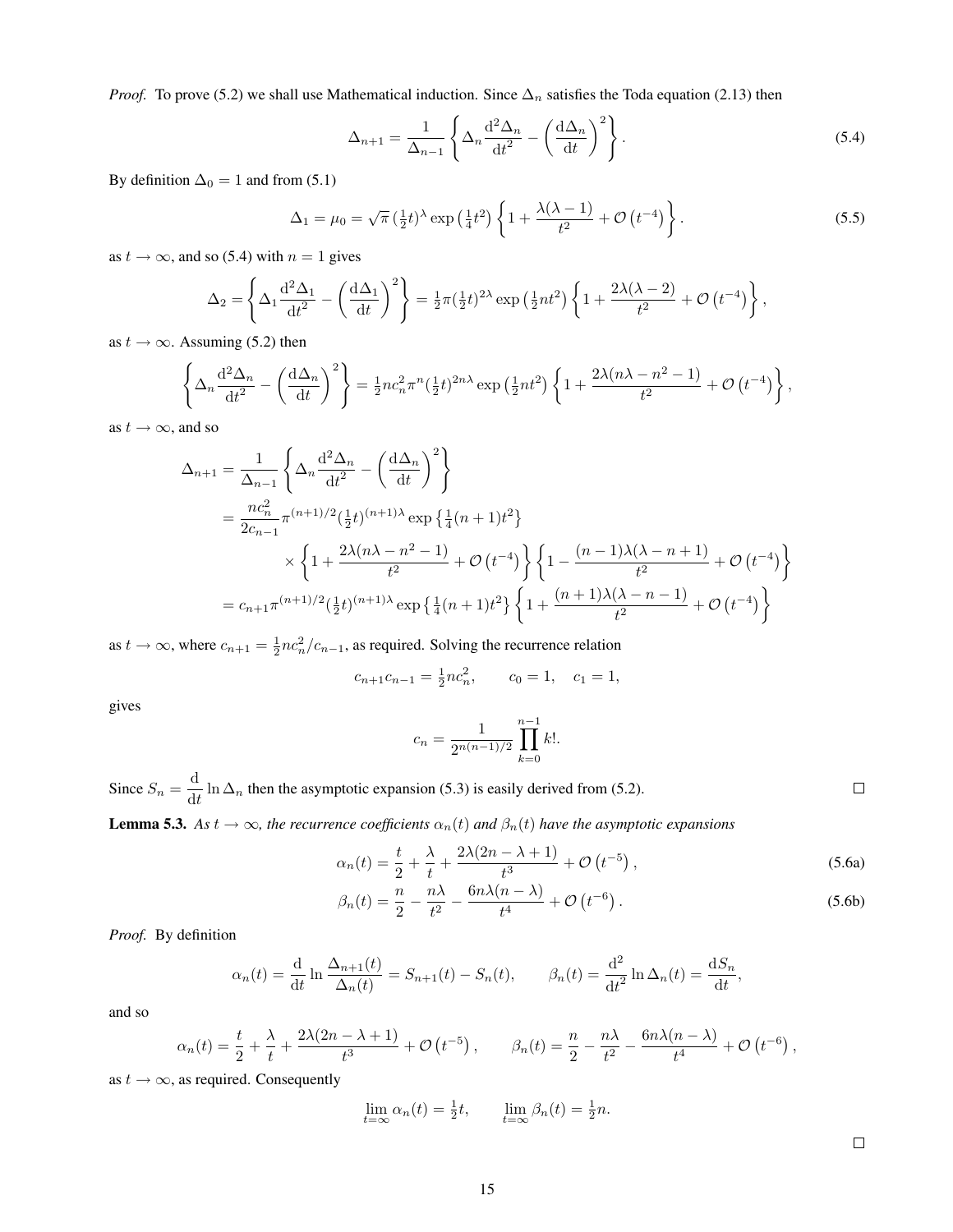# 6 Semi-classical Hermite weight

In this section we are concerned with the semi-classical Hermite weight

$$
\omega(x;t) = |x|^\lambda \exp(-x^2 + tx), \qquad x, t \in \mathbb{R}, \quad \lambda > -1,
$$
\n(6.1)

which is an extension of the semi-classical Laguerre weight (1.1) to the whole real line, where we have ensured that the weight is positive by using  $|x|^\lambda$  rather than  $x^\lambda$ . Monic orthogonal polynomials associated with the semi-classical Hermite weight (6.1) satisfy the recurrence relation

$$
xP_n(x;t) = P_{n+1}(x;t) + \alpha_n(t)P_n(x;t) + \beta_n(t)P_{n-1}(x;t),
$$
\n(6.2)

and our interest is in obtaining explicit expressions for the coefficients  $\alpha_n(t)$  and  $\beta_n(t)$  in (6.2).

First we evaluate the moment  $\mu_0(t; \lambda)$ .

**Theorem 6.1.** *For the semi-classical Hermite weight (6.1), the moment*  $\mu_0(t; \lambda)$  *is given by* 

$$
\mu_0(t;\lambda) = \begin{cases}\n\frac{\Gamma(\lambda+1)\exp(\frac{1}{8}t^2)}{2^{(\lambda+1)/2}} \left\{ D_{-\lambda-1} \left( -\frac{1}{2}\sqrt{2}t \right) + D_{-\lambda-1} \left( \frac{1}{2}\sqrt{2}t \right) \right\}, & \text{if } \lambda \notin \mathbb{N}, \\
\sqrt{\pi} \left( -\frac{1}{2}i \right)^{2m} H_{2m} \left( \frac{1}{2}it \right) \exp\left( \frac{1}{4}t^2 \right), & \text{if } \lambda = 2m, \\
\sqrt{\pi} \frac{d^{2m+1}}{dt^{2m+1}} \left\{ \text{erf} \left( \frac{1}{2}t \right) \exp\left( \frac{1}{4}t^2 \right) \right\}, & \text{if } \lambda = 2m+1,\n\end{cases}
$$
\n(6.3)

*with*  $m \in \mathbb{N}$ , where  $D_{\nu}(z)$  *is the parabolic cylinder function,*  $H_n(z)$  *is the Hermite polynomial and* erf(*z*) *is the error function.*

*Proof.* If  $\lambda \notin \mathbb{N}$ , then the moment  $\mu_0(t; \lambda)$  is given by

$$
\mu_0(t;\lambda) = \int_{-\infty}^{\infty} \omega(x;t) dx = \int_{-\infty}^{\infty} |x|^\lambda \exp(-x^2 + tx) dx
$$
  
= 
$$
\int_{0}^{\infty} x^\lambda \exp(-x^2 + tx) dx + \int_{0}^{\infty} x^\lambda \exp(-x^2 - tx) dx
$$
  
= 
$$
\frac{\Gamma(\lambda+1) \exp(\frac{1}{8}t^2)}{2^{(\lambda+1)/2}} \Big\{ D_{-\lambda-1} \Big( -\frac{1}{2}\sqrt{2}t \Big) + D_{-\lambda-1} \Big( \frac{1}{2}\sqrt{2}t \Big) \Big\},
$$
(6.4)

as required. If  $\lambda = 2m$ , with  $m \in \mathbb{N}$ , then

$$
\mu_0(t; 2m) = \int_{-\infty}^{\infty} x^{2m} \exp(-x^2 + tx) dx = \sqrt{\pi} \left( -\frac{1}{2}i \right)^{2m} H_{2m}(\frac{1}{2}it) \exp\left(\frac{1}{4}t^2\right),\tag{6.5}
$$

as required, since the Hermite polynomial,  $H_n(z)$ , has the integral representation

$$
H_m(z) = \frac{2^m}{\sqrt{\pi}} \int_{-\infty}^{\infty} (z + ix)^m \exp(-x^2) dx.
$$

Finally if  $\lambda = 2m + 1$ , with  $m \in \mathbb{N}$ , then

$$
\mu_0(t; 2m + 1) = \int_{-\infty}^{\infty} x^{2m} |x| \exp(-x^2 + tx) dx
$$
  
\n
$$
= \frac{d^{2m}}{dt^{2m}} \left( \int_0^{\infty} x \exp(-x^2 + tx) dx + \int_0^{\infty} x \exp(-x^2 - tx) dx \right)
$$
  
\n
$$
= \frac{d^{2m+1}}{dt^{2m+1}} \left( \int_0^{\infty} \exp(-x^2 + tx) dx - \int_0^{\infty} \exp(-x^2 - tx) dx \right)
$$
  
\n
$$
= \frac{d^{2m+1}}{dt^{2m+1}} \left( \frac{1}{2} \sqrt{\pi} \left\{ 1 + \text{erf}(\frac{1}{2}t) \right\} \exp(\frac{1}{4}t^2) - \frac{1}{2} \sqrt{\pi} \left\{ 1 - \text{erf}(\frac{1}{2}t) \right\} \exp(\frac{1}{4}t^2) \right\}
$$
  
\n
$$
= \sqrt{\pi} \frac{d^{2m+1}}{dt^{2m+1}} \left\{ \text{erf}(\frac{1}{2}t) \exp(\frac{1}{4}t^2) \right\},
$$
  
\nSince

as required, s

$$
\int_0^\infty \exp(-x^2 + tx) dx = \frac{1}{2}\sqrt{\pi} \left\{1 + \text{erf}(\frac{1}{2}t)\right\} \exp\left(\frac{1}{4}t^2\right)
$$

.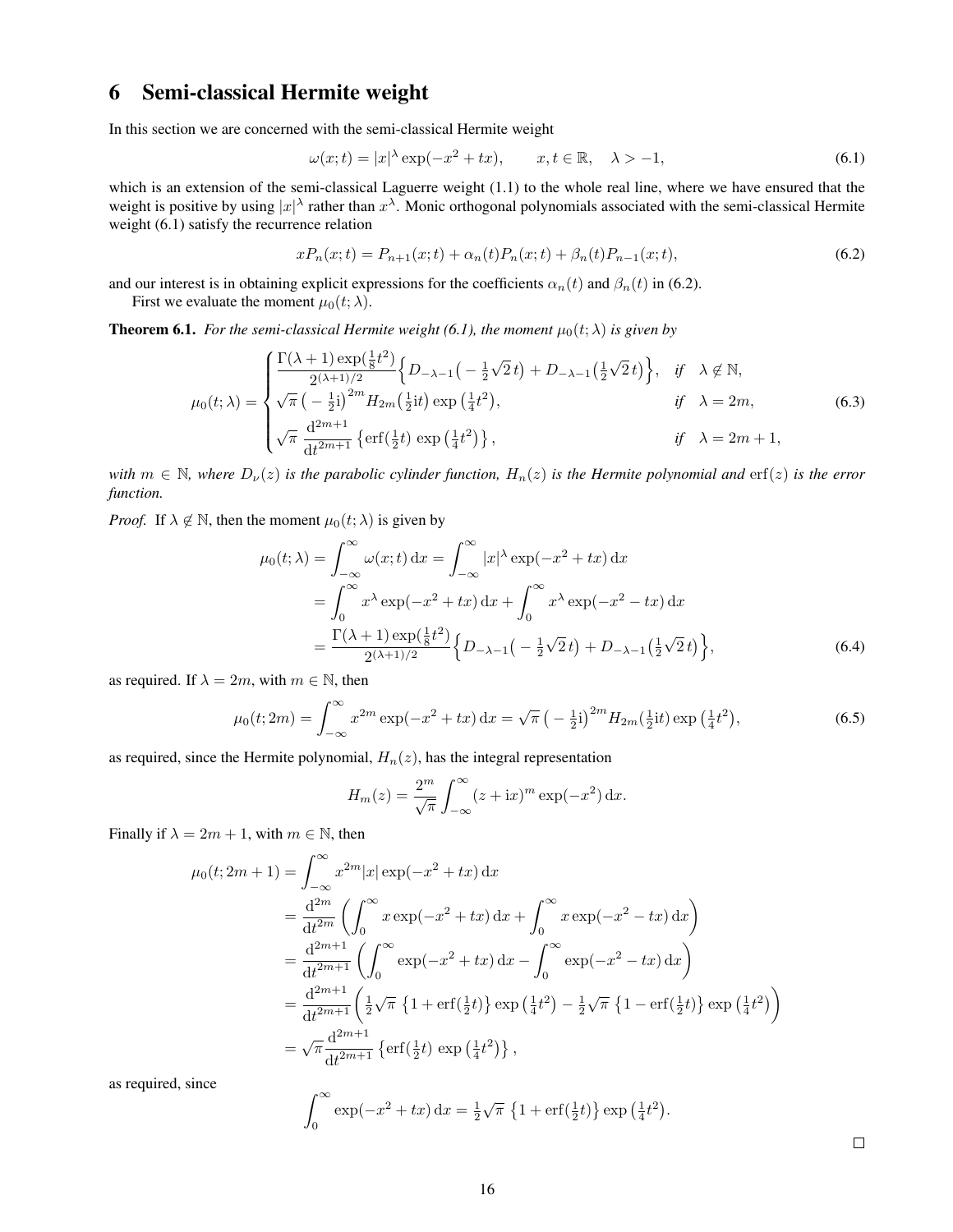Next we obtain an explicit expression for the Hankel determinant  $\Delta_n(t)$ .

#### **Theorem 6.2.** *The Hankel determinant*  $\Delta_n(t)$  *is given by*

$$
\Delta_n(t) = \mathcal{W}\left(\mu_0, \frac{\mathrm{d}\mu_0}{\mathrm{d}t}, \dots, \frac{\mathrm{d}^{n-1}\mu_0}{\mathrm{d}t^{n-1}}\right),\tag{6.6}
$$

*where*  $\mu_0(t; \lambda)$  *is given by (6.3).* 

*Proof.* By definition the moment  $\mu_k(t; \lambda)$  is given by

$$
\mu_k(t; \lambda) = \int_{-\infty}^{\infty} x^k |x|^\lambda \exp(-x^2 + tx) dx
$$

$$
= \frac{d^k}{dt^k} \left( \int_{-\infty}^{\infty} |x|^\lambda \exp(-x^2 + tx) dx \right) = \frac{d^k \mu_0}{dt^k},
$$

and so we obtain

$$
\Delta_n(t) = \det \left[ \mu_{j+k}(t) \right]_{j,k=0}^n \equiv \mathcal{W}\left( \mu_0, \frac{\mathrm{d}\mu_0}{\mathrm{d}t}, \dots, \frac{\mathrm{d}^{n-1}\mu_0}{\mathrm{d}t^{n-1}} \right),
$$

as required.

Finally we obtain explicit expressions for the coefficients  $\alpha_n(t)$  and  $\beta_n(t)$ .

**Theorem 6.3.** *The coefficients*  $\alpha_n(t)$  *and*  $\beta_n(t)$  *in the recurrence relation* (6.2) associated with monic polynomials orthog*onal with respect to the semi-classical Hermite weight (6.1) are given by*

$$
\alpha_n(t) = \frac{\mathrm{d}}{\mathrm{d}t} \ln \frac{\Delta_{n+1}(t)}{\Delta_n(t)}, \qquad \beta_n(t) = \frac{\mathrm{d}^2}{\mathrm{d}t^2} \ln \Delta_n(t), \tag{6.7}
$$

*where*  $\Delta_n(t)$  *is the Hankel determinant given by (6.6), with*  $\mu_0(t; \lambda)$  *given by (6.3).* 

*Proof.* This is an immediate consequence of Theorem 2.3.

**Theorem 6.4.** *Suppose*  $\widetilde{\Psi}_{n,\lambda}(z)$  *is given by* 

$$
\widetilde{\Psi}_{n,\lambda}(z) = \mathcal{W}\left(\widetilde{\psi}_{\lambda}, \frac{\mathrm{d}\widetilde{\psi}_{\lambda}}{\mathrm{d}z}, \dots, \frac{\mathrm{d}^{n-1}\widetilde{\psi}_{\lambda}}{\mathrm{d}z^{n-1}}\right), \qquad \Psi_{0,\lambda}(z) = 1,
$$

*where*

$$
\widetilde{\psi}_{\lambda}(z) = \begin{cases}\n\{D_{-\lambda-1}\left(\sqrt{2}z\right) + D_{-\lambda-1}\left(-\sqrt{2}z\right)\} \exp\left(\frac{1}{2}z^2\right), & \text{if } \lambda \notin \mathbb{N}, \\
H_{2m}(iz) \exp(z^2), & \text{if } \lambda = 2m, \quad m \in \mathbb{N}, \\
\frac{d^{2m+1}}{dz^{2m+1}} \left\{\text{erf}(z) \exp(z^2)\right\}, & \text{if } \lambda = 2m+1, \quad m \in \mathbb{N},\n\end{cases}
$$

*with*  $D_{\nu}(\zeta)$  *is parabolic cylinder function,*  $H_{m}(\zeta)$  *the Hermite polynomial (3.24), and* erfc(*z*) *the complementary error function (3.22). Then coefficients*  $\alpha_n(t)$  *and*  $\beta_n(t)$  *in the recurrence relation (6.2) associated with the semi-classical Hermite weight (6.1) are given by*

$$
\alpha_n(t) = \frac{1}{2}q_n(z) + \frac{1}{2}t,\tag{6.8a}
$$

$$
\beta_n(t) = -\frac{1}{8}\frac{dq_n}{dz} - \frac{1}{8}q_n^2(z) - \frac{1}{4}zq_n(z) + \frac{1}{4}\lambda + \frac{1}{2}n,\tag{6.8b}
$$

with  $z = \frac{1}{2}t$ , where

$$
q_n(z) = -2z + \frac{\mathrm{d}}{\mathrm{d}z} \ln \frac{\tilde{\Psi}_{n+1,\lambda}(z)}{\tilde{\Psi}_{n,\lambda}(z)},
$$

*which satisfies*  $P_{IV}$  (1.2), with parameters given by  $(A, B) = (2n + \lambda + 1, -2\lambda^2)$ .

In Appendix 2 we give the first few recurrence coefficients for the semi-classical Hermite weight (6.1), in the case when  $\lambda = 2$  (so the recurrence coefficients are rational functions of t), and the first few monic polynomials generated using the recurrence relation (6.2).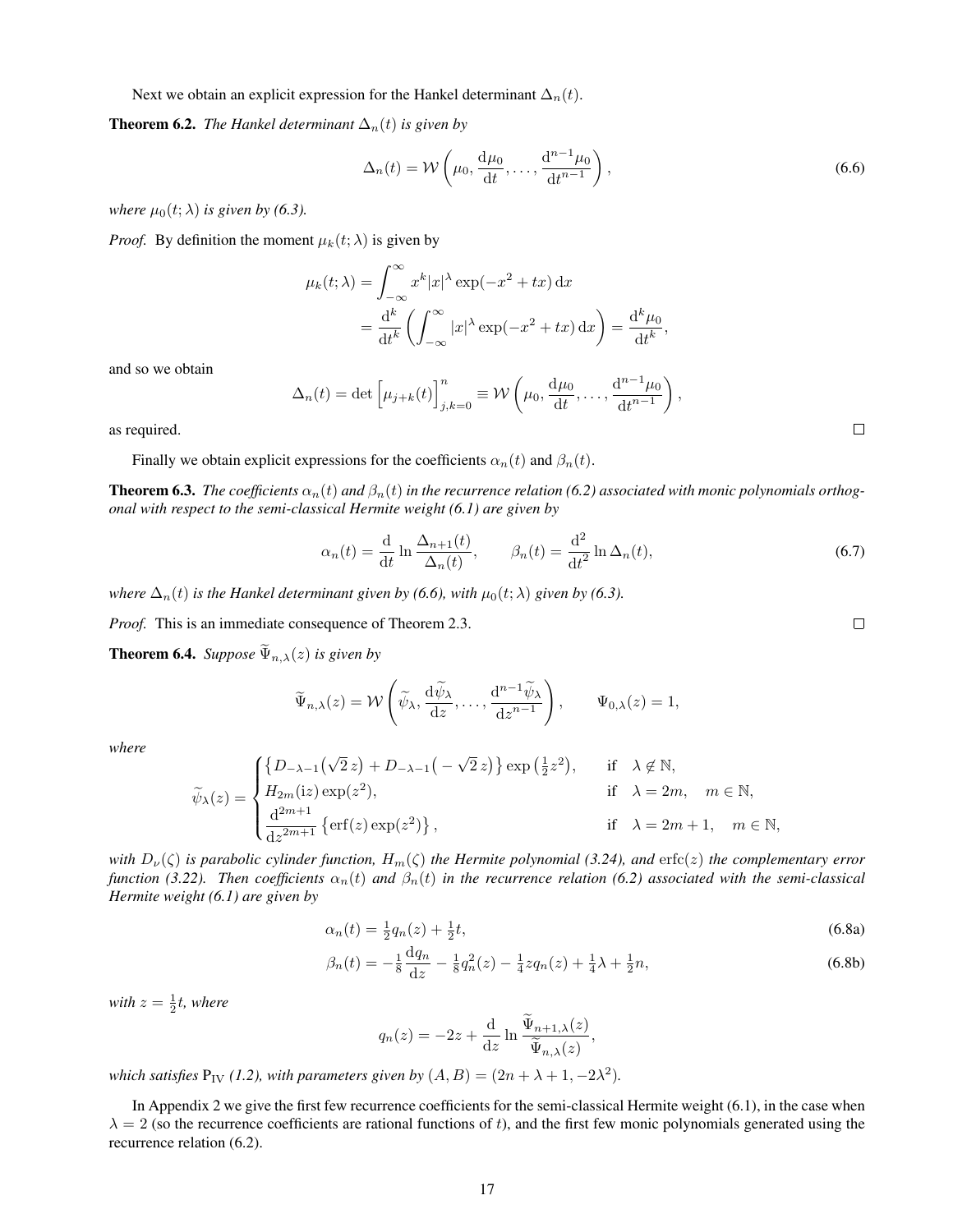## 7 Discussion

In this paper we have studied semi-classical Laguerre polynomials which are orthogonal polynomials that satisfy three-term recurrence relations whose coefficients depend on a parameter. We have shown that the coefficients in these recurrence relations can be expressed in terms of Wronskians of parabolic cylinder functions. These Wronskians also arise in the description of special function solutions of the fourth Painlevé equation and the second-order, second-degree equation satisfied by the associated Hamiltonian function. Further we have shown similar results hold for semi-classical Hermite polynomials. The link between the semi-classical orthogonal polynomials and the special function solutions of the Painlevé equations is the moment for the associated weight which enables the Hankel determinant to be written as a Wronskian. In our opinion, this illustrates the increasing significance of the Painleve equations in the field of orthogonal polynomials and ´ special functions.

# Acknowledgements

We thank the London Mathematical Society for the support through a "Research in Pairs" grant. PAC thanks Ana Loureiro, James Smith and Walter van Assche for their helpful comments and illuminating discussions.

#### Appendix 1. Recurrence coefficients and polynomials for the semi-classical Laguerre weight

For the semi-classical Laguerre weight the first few recurrence coefficients are given by

$$
\alpha_0(t) = \frac{1}{2}t - \frac{D_{-\lambda}\left(-\frac{1}{2}\sqrt{2}t\right)}{D_{-\lambda-1}\left(-\frac{1}{2}\sqrt{2}t\right)} \equiv \Psi_{\nu}(t),
$$
\n
$$
\alpha_1(t) = \frac{1}{2}t - \Psi_{\nu}(t) - \frac{\Psi_{\nu}(t)}{2\Psi_{\nu}^2(t) - t\Psi_{\nu}(t) - \lambda - 1},
$$
\n
$$
\alpha_2(t) = \frac{1}{2}t + \frac{2\lambda + 4}{t} + \frac{\Psi_{\nu}(t)}{2\Psi_{\nu}^2(t) - t\Psi_{\nu}(t) - \lambda - 1},
$$
\n
$$
-\frac{2[(\lambda + 1)t^2 + 4(\lambda + 2)(2\lambda + 3)]\Psi_{\nu}^2(t) - (\lambda + 1)t[t^2 + 2(4\lambda + 9)]\Psi_{\nu}(t) - (\lambda + 1)^2[t^2 + 8(\lambda + 2)]}{2t[2t\Psi_{\nu}^3(t) - (t^2 - 4\lambda - 6)\Psi_{\nu}^2(t) - 3(\lambda + 1)t\Psi_{\nu}(t) - 2(\lambda + 1)^2]},
$$
\n
$$
\beta_1(t) = -\Psi_{\nu}^2(t) + \frac{1}{2}t\Psi_{\nu}(t) + \frac{1}{2}(\lambda + 1),
$$

$$
\beta_1(t) = -\Psi_{\nu}^2(t) + \frac{1}{2}t\Psi_{\nu}(t) + \frac{1}{2}(\lambda + 1),
$$
  
\n
$$
\beta_2(t) = -\frac{2t\Psi_{\nu}^3(t) - (t^2 - 4\lambda - 6)\Psi_{\nu}^2(t) - 3(\lambda + 1)t\Psi_{\nu}(t) - 2(\lambda + 1)^2}{2[\Psi_{\nu}^2(t) - \frac{1}{2}t\Psi_{\nu}(t) - \frac{1}{2}(\lambda + 1)]^2},
$$

and the first few monic orthogonal polynomials are given by

$$
P_{1}(x;t) = x - \Psi_{\nu}
$$
  
\n
$$
P_{2}(x;t) = x^{2} - \frac{2t\Psi_{\nu}^{2} - (t^{2} + 2)\Psi_{\nu} - (\lambda + 1)t}{2[\Psi_{\nu}^{2} - \frac{1}{2}t\Psi_{\nu} - \frac{1}{2}(\lambda + 1)]}x - \frac{2(\lambda + 2)\Psi_{\nu}^{2} - (\lambda + 1)\Psi_{\nu} - (\lambda + 1)^{2}}{2[\Psi_{\nu}^{2} - \frac{1}{2}t\Psi_{\nu} - \frac{1}{2}(\lambda + 1)]}
$$
  
\n
$$
P_{3}(x;t) = x^{3} - \left\{\frac{4(t^{2} + 2\lambda + 4)\Psi_{\nu}^{3} - 2t(t^{2} - \lambda - 1)\Psi_{\nu}^{2} - (\lambda + 1)(5t^{2} + 4\lambda + 6)\Psi_{\nu} - 3(\lambda + 1)^{2}t}{2[2t\Psi_{\nu}^{3} - (t^{2} - 4\lambda - 6)\Psi_{\nu}^{2} - 3(\lambda + 1)t\Psi_{\nu} - 2(\lambda + 1)^{2}]}\right\}x^{2}
$$
  
\n
$$
+ \left\{\frac{2t(t^{2} + 2\lambda + 4)\Psi_{\nu}^{3} - [t^{4} + 4(2\lambda + 5)(\lambda + 2)]\Psi_{\nu}^{2} - 2(\lambda + 1)t(t^{2} - \lambda - 5)\Psi_{\nu} - (\lambda + 1)^{2}(t^{2} - 4\lambda - 12)}{4[2t\Psi_{\nu}^{3} - (t^{2} - 4\lambda - 6)\Psi_{\nu}^{2} - 3(\lambda + 1)t\Psi_{\nu} - 2(\lambda + 1)^{2}]}\right\}x + \frac{2[(\lambda + 1)t^{2} + 4(\lambda + 2)^{2}]\Psi_{\nu}^{3} - (\lambda + 1)t(t^{2} + 2\lambda + 8)\Psi_{\nu}^{2} - 2(\lambda + 1)^{2}(t^{2} + 2\lambda + 5)\Psi_{\nu} - (\lambda + 1)^{3}t}{4[2t\Psi_{\nu}^{3} - (t^{2} - 4\lambda - 6)\Psi_{\nu}^{2} - 3(\lambda + 1)t\P_{\nu} - 2(\lambda + 1)^{2}]}
$$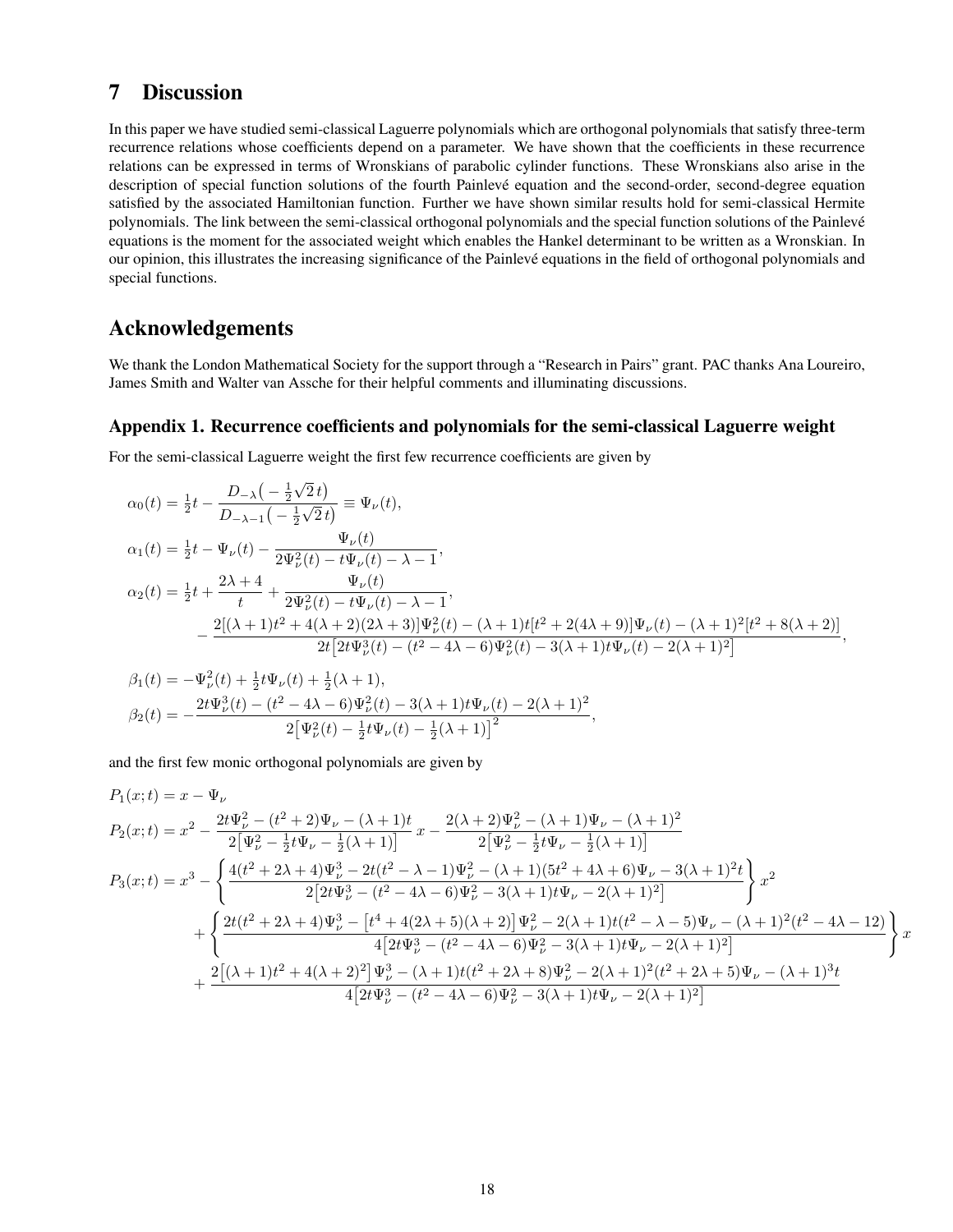# Appendix 2. Recurrence coefficients and polynomials for the semi-classical Hermite weight

For the semi-classical Hermite weight  $x^2 \exp(-x^2 + tx)$  the first few recurrence coefficients are given by

$$
\alpha_0(t) = \frac{1}{2}t + \frac{2t}{t^2+2},
$$
\n
$$
\alpha_1(t) = \frac{1}{2}t + \frac{4t^3}{t^4+12} - \frac{2t}{t^2+2},
$$
\n
$$
\alpha_2(t) = \frac{1}{2}t + \frac{6t(t^4+12-4t^2)}{t^6-6t^4+86t^2+72} - \frac{4t^3}{t^4+12},
$$
\n
$$
\alpha_3(t) = \frac{1}{2}t + \frac{8t^3(t^4+60-12t^2)}{t^8-16t^6+120t^4+720} - \frac{6t(t^4+12-4t^2)}{t^6-6t^4+36t^2+72},
$$
\n
$$
\alpha_4(t) = \frac{1}{2}t + \frac{10t(t^8+216t^4+720-24t^6-480t^2)}{t^{10}-30t^8+360t^6-1200t^4+3600t^2+7200} - \frac{8t^3(t^4+60-12t^2)}{t^8-16t^6+120t^4+720},
$$
\n
$$
\alpha_5(t) = \frac{1}{2}t + \frac{12t^3(t^8-40t^6+600t^4-3360t^2+8400)}{t^2-360t^4+100800} - \frac{10t(t^8+216t^4+720-24t^6-480t^2)}{t^{10}-30t^8+360t^6-1200t^4+3600t^2+7200},
$$
\n
$$
\beta_1(t) = \frac{1}{2} - \frac{2(t^2-2)}{(t^2+2)^2},
$$
\n
$$
\beta_2(t) = 1 - \frac{4t^2(t^2-6)(t^2+6)}{(t^4+12)^2},
$$
\n
$$
\beta_3(t) = \frac{3}{2} - \frac{6(t^4-12t^2+12)(t^6+6t^4+36t^2-72)}{(t^6-6t^4+36t^2+72)^2},
$$
\n
$$
\beta_4(t) = 2 - \frac{8t^2(t^
$$

and the first few monic orthogonal polynomials are given by

$$
\begin{aligned} P_1(x;t)&=x-\frac{t(t^2+6)}{2(t^2+2)},\\ P_2(x;t)&=x^2-\frac{t(t^4+4t^2+12)}{t^4+12}x+\frac{t^6+6t^4+36t^2-72}{4(t^4+12)},\\ P_3(x;t)&=x^3-\frac{3t(t^6-2t^4+20t^2+120)}{2(t^6-6t^4+36t^2+72)}x^2+\frac{3(t^8+40t^4-240)}{4(t^6-6t^4+36t^2+72)}x-\frac{t(t^8+72t^4-2160)}{8(t^6-6t^4+36t^2+72)},\\ P_4(x;t)&=x^4-\frac{2t(t^8-12t^6+72t^4+240t^2+720)}{t^8-16t^6+120t^4+720}x^3+\frac{3(t^{10}-10t^8+80t^6+1200t^2-2400)}{2(t^8-16t^6+120t^4+720)}x^2\\ &-\frac{t(t^{10}-10t^8+120t^6-240t^4-1200t^2-7200)}{2(t^8-16t^6+120t^4+720)}x\\ &+\frac{t^{12}-12t^{10}+180t^8-480t^6-3600t^4-43200t^2+43200}{16(t^8-16t^6+120t^4+720)},\\ P_5(x;t)&=x^5-\frac{5t(10080+t^{10}+264t^6+1680t^2-26t^8-336t^4)}{2(t^{10}-30t^8+360t^6-1200t^4+3600t^2+7200)}x^4\\ &+\frac{5(t^{12}-24t^{10}+252t^8-672t^6+5040t^4-20160)}{2(t^{10}-30t^8+360t^6-1200t^4+3600t^2+7200)}x^2\\ &-\frac{5t(t^{12}-24t^{10}+300t^8-140t^6+5040t^4-100800)}{4(t^{10}-30t^8+3
$$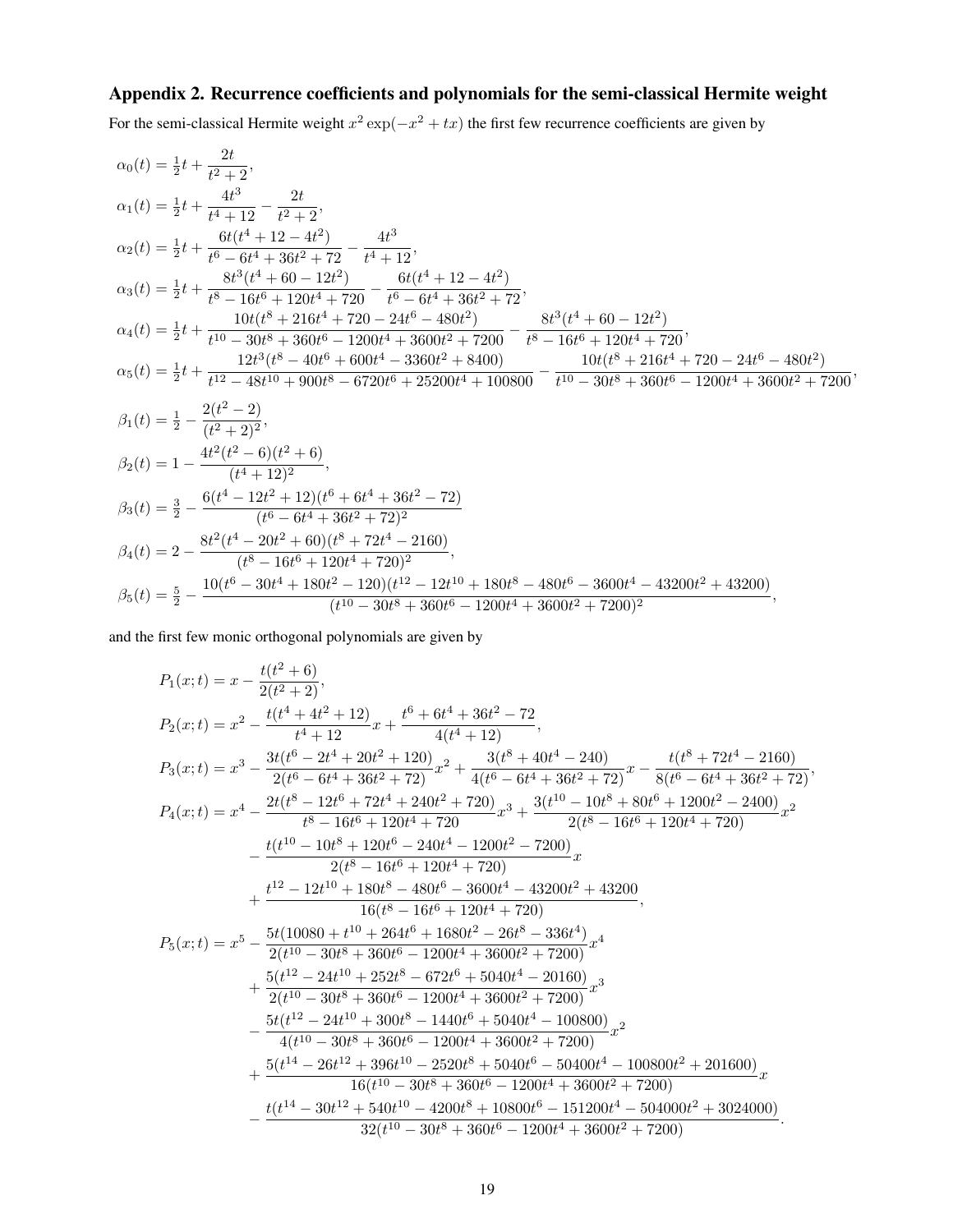## References

- [1] R. Álvarez-Nodarse, *On characterizations of classical polynomials*, J. Comput. Appl. Math., 196 (2006) 320–337.
- [2] E. Basor and Y. Chen, *Painleve V and the distribution function of a discontinuous linear statistic in the Laguerre unitary ensembles ´* , J. Phys. A, 42 (2009) 035203.
- [3] E. Basor, Y. Chen and T. Ehrhardt, *Painlevé V and time-dependent Jacobi polynomials*, J. Phys. A, 43 (2010) 015204.
- [4] A.P. Bassom, P.A. Clarkson and A.C. Hicks, *Bäcklund transformations and solution hierarchies for the fourth Painlevé equation*, Stud. Appl. Math., 95 (1995) 1–71.
- [5] S. Bochner, *Über Sturm-Liouvillesche Polynomsysteme*, Math. Z., 29 (1929) 730-736.
- [6] L. Boelen, G. Filipuk and W. van Assche, *Recurrence coefficients of generalized Meixner polynomials and Painleve equations ´* , J. Phys. A, 44 (2011) 035202.
- [7] L. Boelen, G. Filipuk, C. Smet, W. Van Assche and L. Zhang, *The generalized Krawtchouk polynomials and the fifth Painleve´ equation*, J. Difference Equ. Appl. (2013), to appear (arXiv:1204.5070 [math.CA]).
- [8] L. Boelen and W. van Assche, *Discrete Painleve equations for recurrence relations of semiclassical Laguerre polynomials ´* , Proc. Amer. Math. Soc., 138 (2011) 1317–1331.
- [9] J. Chazy, Sur les équations différentielles du troisième ordre et d'ordre supérieur dont l'intégrale générale a ses points critiques *fixes*, Acta Math., 34 (1911) 317–385.
- [10] Y. Chen and D. Dai, *Painleve V and a Pollaczek-Jacobi type orthogonal polynomials ´* , J. Approx. Theory, 162 (2010) 2149–2167.
- [11] Y. Chen and M.V. Feigin, *Painleve IV and degenerate Gaussian unitary ensembles ´* , J. Phys. A, 39 (2006) 12381–12393.
- [12] Y. Chen and A. Its, *Painlevé III and a singular linear statistics in Hermitian random matrix ensembles. I, J. Approx. Theory*, **162** (2010) 270–297.
- [13] Y. Chen and G. Pruessner, *Orthogonal polynomials with discontinuous weights*, J. Phys. A, 38 (2005) L191–L198.
- [14] Y. Chen and L. Zhang, *Painleve VI and the unitary Jacobi ensembles ´* , Stud. Appl. Math., 125 (2010) 91–112.
- [15] T.S. Chihara, *An Introduction to Orthogonal Polynomials*, Gordon and Breach, New York, 1978. [Reprinted by Dover Publications, 2011.]
- [16] P.A. Clarkson, *The fourth Painleve equation and associated special polynomials ´* , J. Math. Phys., 44 (2003) 5350–5374.
- [17] P.A. Clarkson, *Painlevé equations non-linear special functions*, in: *Orthogonal Polynomials and Special Functions: Computation and Application*, F. Marcellàn and W. van Assche (Editors), Lect. Notes Math., vol. 1883, pp. 331–411, Springer-Verlag, Berlin, 2006.
- [18] P.A. Clarkson, *Recurrence coefficients for discrete orthonormal polynomials and the Painleve equations ´* , arXiv:1301.2396 [nlin.SI] (2013).
- [19] C.M. Cosgrove and G. Scoufis, *Painlevé classification of a class of differential equations of the second order and second-degree*, Stud. Appl. Math., 88 (1993) 25–87.
- [20] D. Dai and L. Zhang, *Painleve VI and Hankel determinants for the generalized Jacobi weight ´* , J. Phys. A, 43 (2010) 055207.
- [21] G. Filipuk and W. van Assche, *Recurrence coefficients of a new generalization of the Meixner polynomials*, SIGMA, 7 (2011) 035202.
- [22] G. Filipuk and W. van Assche, *Recurrence coefficients of generalized Charlier polynomials and the fifth Painleve equation ´* , Proc. Amer. Math. Soc., 141 (2013) 551–562.
- [23] G. Filipuk, W. van Assche and L. Zhang, *The recurrence coefficients of semi-classical Laguerre polynomials and the fourth Painlevé equation*, *J. Phys. A, 45 (2012) 205202.*
- [24] A.S. Fokas and M.J. Ablowitz, *On a unified approach to transformations and elementary solutions of Painleve equations ´* , J. Math. Phys., 23 (1982) 2033–2042.
- [25] A.S. Fokas, B. Grammaticos and A. Ramani, *From continuous to discrete Painleve equations ´* , J. Math. Anal. Appl., 180 (1993) 342–360.
- [26] A.S. Fokas, A.R. Its, A.A. Kapaev and V.Yu. Novokshenov, *Painleve Transcendents: The Riemann-Hilbert approach ´* , Math. Surv. Mono., vol. 128, American Mathematical Society, Providence, RI, 2006.
- [27] A.S. Fokas, A.R. Its and A.V. Kitaev, *Discrete Painleve equations and their appearance in quantum-gravity ´* , Commun. Math. Phys., 142 (1991) 313–344.
- [28] A.S. Fokas, A.R. Its and A.V. Kitaev, *The isomonodromy approach to matrix models in 2D quantum-gravity*, Commun. Math. Phys., 147 (1992) 395–430.
- [29] A.S. Fokas, U. Mugan and M.J. Ablowitz, *A method of linearisation for Painlevé equations: Painlevé IV, V*, Physica, D30 (1988) 247–283.
- [30] P.J. Forrester, *Log-gases and random matrices*, London Math. Soc. Mono. Series, vol. 34, Princeton University Press, Princeton, NJ, 2010.
- [31] P.J. Forrester and C.M. Ormerod, *Differential equations for deformed Laguerre polynomials*, J. Approx. Theory, 162 (2010) 653– 677.
- [32] P.J. Forrester and N.S. Witte, *Application of the* τ *-function theory of Painleve equations to random matrices: PIV, PII and the ´ GUE*, Commun. Math. Phys., 219 (2001) 357–398.
- [33] P.J. Forrester and N.S. Witte, *Discrete Painlevé equations and random matrix averages*, *Nonlinearity*, **16** (2003) 1919–1944.
- [34] P.J. Forrester and N.S. Witte, *The distribution of the first eigenvalue spacing at the hard edge of the Laguerre unitary ensemble*, Kyushu J. Math., 61 (2007) 457–526.
- [35] G. Freud, *On the coefficients in the recursion formulae of orthogonal polynomials*, Proc. R. Irish Acacd, Sect. A, **76** (1976) 1–6.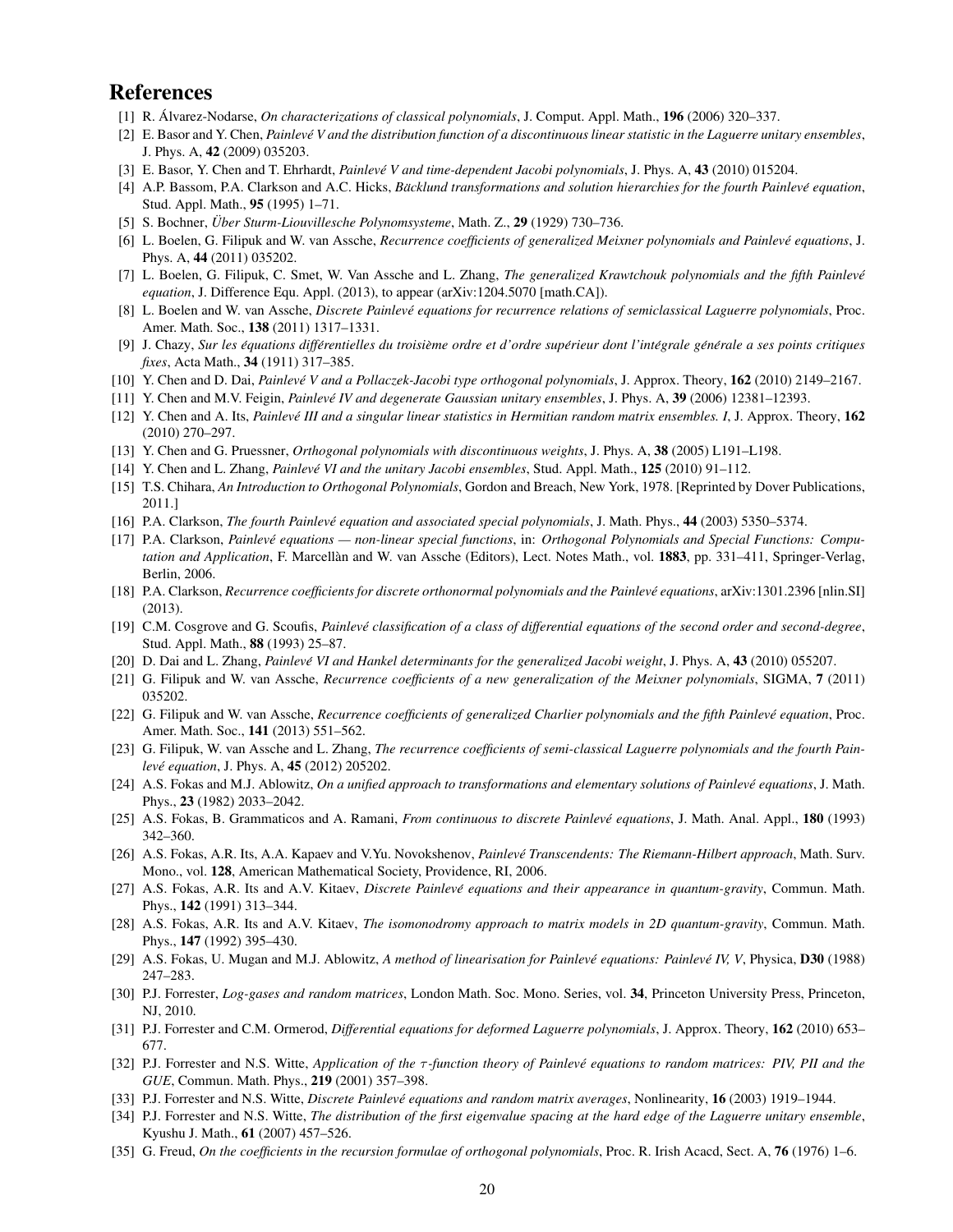- [36] B. Gambier, Sur les équations différentielles du second ordre et du premeir degre dont l'intégrale générale est à points critiques *fixés*, Acta Math., 33 (1909) 1-55.
- [37] V.I. Gromak, *One-parameter systems of solutions of Painlevé's equations*, Diff. Eqns., 14 (1978) 1510–1513.
- [38] V.I. Gromak, *On the theory of the fourth Painlevé equation*, Diff. Eqns., 23 (1987) 506–513.
- [39] V.I. Gromak, I. Laine and S. Shimomura, *Painlevé Differential Equations in the Complex Plane*, Studies in Math., vol. 28, de Gruyter, Berlin, New York, 2002.
- [40] V.I. Gromak and N.A. Lukashevich, *Special classes of solutions of Painlevé's equations*, Diff. Eqns., **18** (1982) 317-326.
- [41] E. Hendriksen and H. van Rossum, *Semi-classical orthogonal polynomials*, in: *Polynomes Orthogonaux et Applications ˆ* , C. Brezinski, A. Draux, A.P. Magnus, P. Maroni and A. Ronveaux (Editors), Lect. Notes Math., vol. 1171 pp. 354–361, Springer-Verlag, Berlin, 1985.
- [42] E.L. Ince, *Ordinary Differential Equations*, Dover, New York, 1956.
- [43] M.E.H. Ismail, *Classical and Quantum Orthogonal Polynomials in One Variable*, Encyclopedia of Mathematics and its Applications, vol. 98, Cambridge University Press, Cambridge, 2005.
- [44] K. Iwasaki, H. Kimura, S. Shimomura and M. Yoshida, *From Gauss to Painleve: a Modern Theory of Special Functions ´* , Aspects of Mathematics E, vol. 16, Viewag, Braunschweig, Germany, 1991.
- [45] M. Jimbo and T. Miwa, *Monodromy preserving deformations of linear ordinary differential equations with rational coefficients. II*, Physica, D2 (1981) 407–448.
- [46] K. Kajiwara, T. Masuda, M. Noumi, Y. Ohta and Y. Yamada, *Determinant formulas for the Toda and discrete Toda equations*, Funkcial. Ekvac., 44 (2001) 291–307.
- [47] K. Kajiwara and Y. Ohta, *Determinant structure of the rational solutions for the Painlevé IV equation*, J. Phys. A, 31 (1998) 2431–2446.
- [48] E. Kanzieper, *Replica field theories, Painlevé transcendents, and exact correlation functions*, Phys. Rev. Lett., 89 (2002) 250201.
- [49] N.A. Lukashevich, *Elementary solutions of certain Painlevé equations*, Diff. Eqns., 1 (1965) 561-564.
- [50] N.A. Lukashevich, *Theory of the fourth Painlevé equation*, Diff. Eqns., 3 (1967) 395–399.
- [51] A. Magnus, *Painleve-type differential equations for the recurrence coefficients of semi-classical orthogonal polynomials ´* , J. Comput. Appl. Math., 57 (1995) 215–237.
- [52] A. Magnus, *Freud's equations for orthogonal polynomials as discrete Painleve equations ´* , in: *Symmetries and Integrability of Difference Equations*, P.A. Clarkson and F.W. Nijhoff (Editors), *London Math. Soc. Lecture Note Ser.*, vol. 255, Cambridge University Press, Cambridge, 1999, pp. 228–243.
- [53] P. Maroni, *Prolgom ´ enes ` a l' ` etude des polyn ´ omes orthogonaux semi-classiques ˆ* , Ann. Mat. Pura Appl. (4), 149 (1987) 165–184.
- [54] T. Masuda, *Classical transcendental solutions of the Painlevé equations and their degeneration*, Tohoku Math. J. (2), 56 (2004) 467–490.
- [55] J. Moser, *Finitely Many Mass Points on the Line Under the Influence of an Exponential Potential An Integrable System*, in: *Dynamical Systems, Theory and Applications*, J. Moser (Editor), Lect. Notes Phys., vol. 38 pp. 469–497, Springer-Verlag, Berlin, 1975.
- [56] Y. Murata, *Rational solutions of the second and the fourth Painlevé equations*, Funkcial. Ekvac., 28 (1985) 1–32.
- [57] Y. Nakamura and A. Zhedanov, *Special solutions of the Toda chain and combinatorial numbers*, J. Phys. A, 37 (2004) 5849–5862.
- [58] K. Okamoto, *Polynomial Hamiltonians associated with Painleve equations. I ´* , Proc. Japan Acad. Ser. A Math. Sci., 56 (1980) 264–268.
- [59] K. Okamoto, *Polynomial Hamiltonians associated with Painleve equations. II ´* , Proc. Japan Acad. Ser. A Math. Sci., 56 (1980) 367–371.
- [60] K. Okamoto, *Studies on the Painleve equations III. Second and fourth Painlev ´ e equations, ´* PII *and* PIV, Math. Ann., 275 (1986) 221–255.
- [61] F.W.J. Olver, D.W. Lozier, R.F. Boisvert and C.W. Clark (Editors), *NIST Handbook of Mathematical Functions*, Cambridge University Press, Cambridge, 2010.
- [62] V.Al. Osipov and E. Kanzieper, *Correlations of RMT characteristic polynomials and integrability: Hermitean matrices*, Annals of Physics, 325 (2010) 2251–2306.
- [63] F. Peherstorfer, V.P. Spiridonov and A.S. Zhedanov, *Toda chain, Stieltjes function and orthogonal polynomials*, Theo. Math. Phys., 151 (2007) 505–528.
- [64] A. Ronveaux, *Polynomes orthogonaux dont les polyn ˆ omes d ˆ eriv ´ es sont quasi orthogonaux ´* , C. R. Acad. Sci. Paris Ser. A-B, ´ 289 (1979) A433–A436.
- [65] J. Shohat, *A differential equation for orthogonal polynomials*, Duke Math. J., 5 (1939) 401–417.
- [66] C. Smet and W. van Assche, *Orthogonal polynomials on a bi-lattice*, Constr. Approx., 36 (2012) 215–242.
- [67] K. Sogo, *Time-dependent orthogonal polynomials and theory of soliton applications to matrix model, vertex model and level statistics*, J. Phys. Soc. Japan, 62 (1993) 1887–1894.
- [68] P.E. Spicer and F.W. Nijhoff, *Semi-classical Laguerre polynomials and a third-order discrete integrable equation*, J. Phys. A, 42 (2009) 454019.
- [69] G. Szegö, *Orthogonal Polynomials*, AMS Colloquium Publications, vol. 23, American Mathematical Society, Providence RI, 1975.